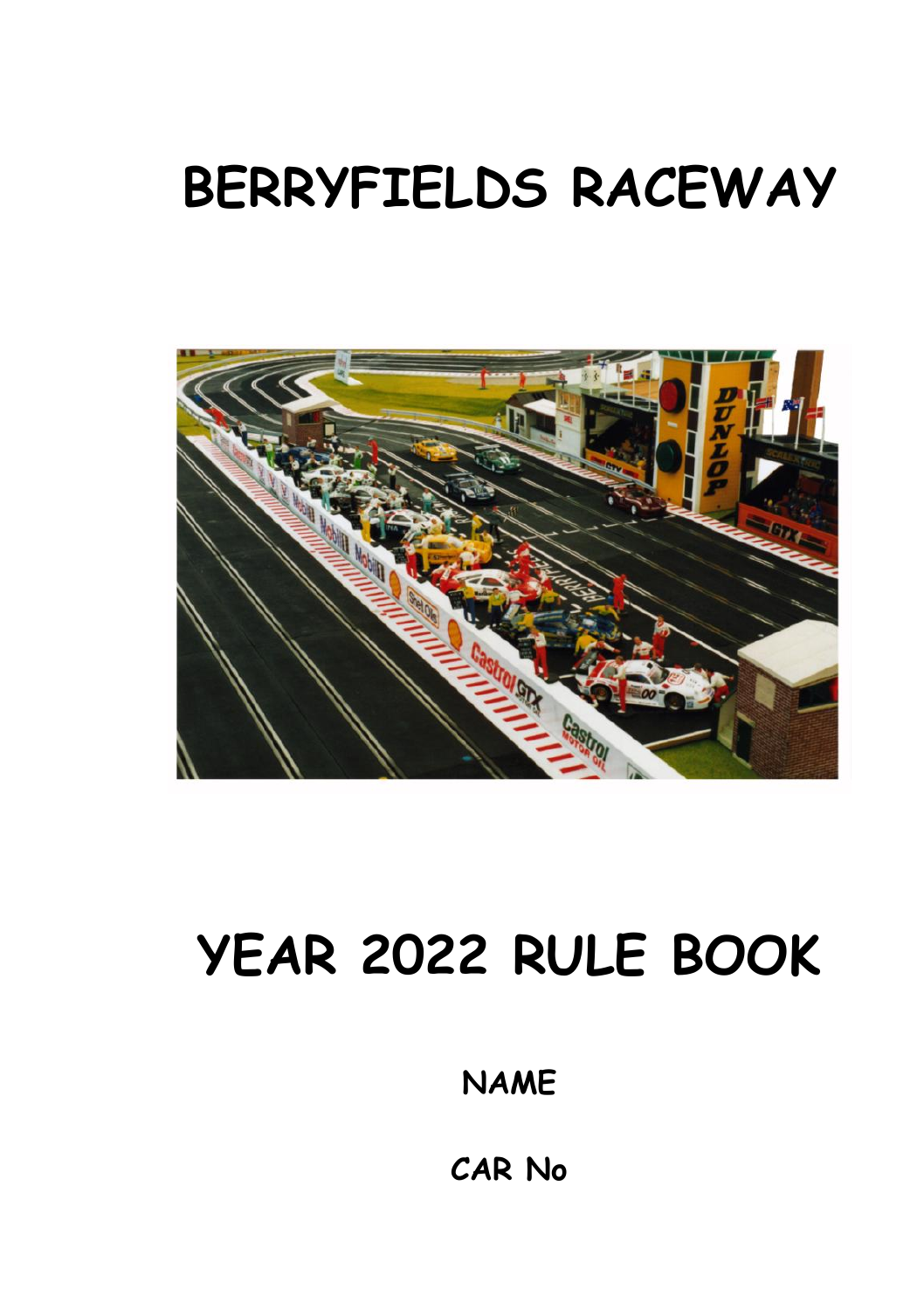## **CHAMPIONSHIP**

**EACH CLASS WILL CONSIST OF EIGHT RACES, OF WHICH YOUR BEST SIX RESULTS IN EACH CLASS WILL COUNT TOWARDS EACH CHAMPIONSHIP.**

**POINT WILL BE AWARDED AS FOLLOWS :-**

 $1^{st}$  = 10pts  $2^{nd}$  = 8pts  $3^{rd}$  = 7pts  $4^{th}$  = 6pts

**5 th = 5pts 6 th = 4pts 7 th = 3pts 8 th = 2pts**

**ALL OTHER FINISHERS = 1pt**

## **CLUB CHAMPION**

**YOUR FINAL POSITION IN EACH OF THE TWELVE CHAMPIONSHIPS, WILL COUNT TOWARDS BEING CLUB CHAMPION.**

**POINTS WILL BE AWARDED FOR EACH POSITION AS FOLLOWS :-**

 $1^{st}$  = 10pts  $2^{nd}$  = 8pts  $3^{rd}$  = 7pts  $4^{th}$  = 6pts

**5 th = 5pts 6 th = 4pts 7 th = 3pts 8 th = 2pts**

**ALL OTHER PLACES = 1pt**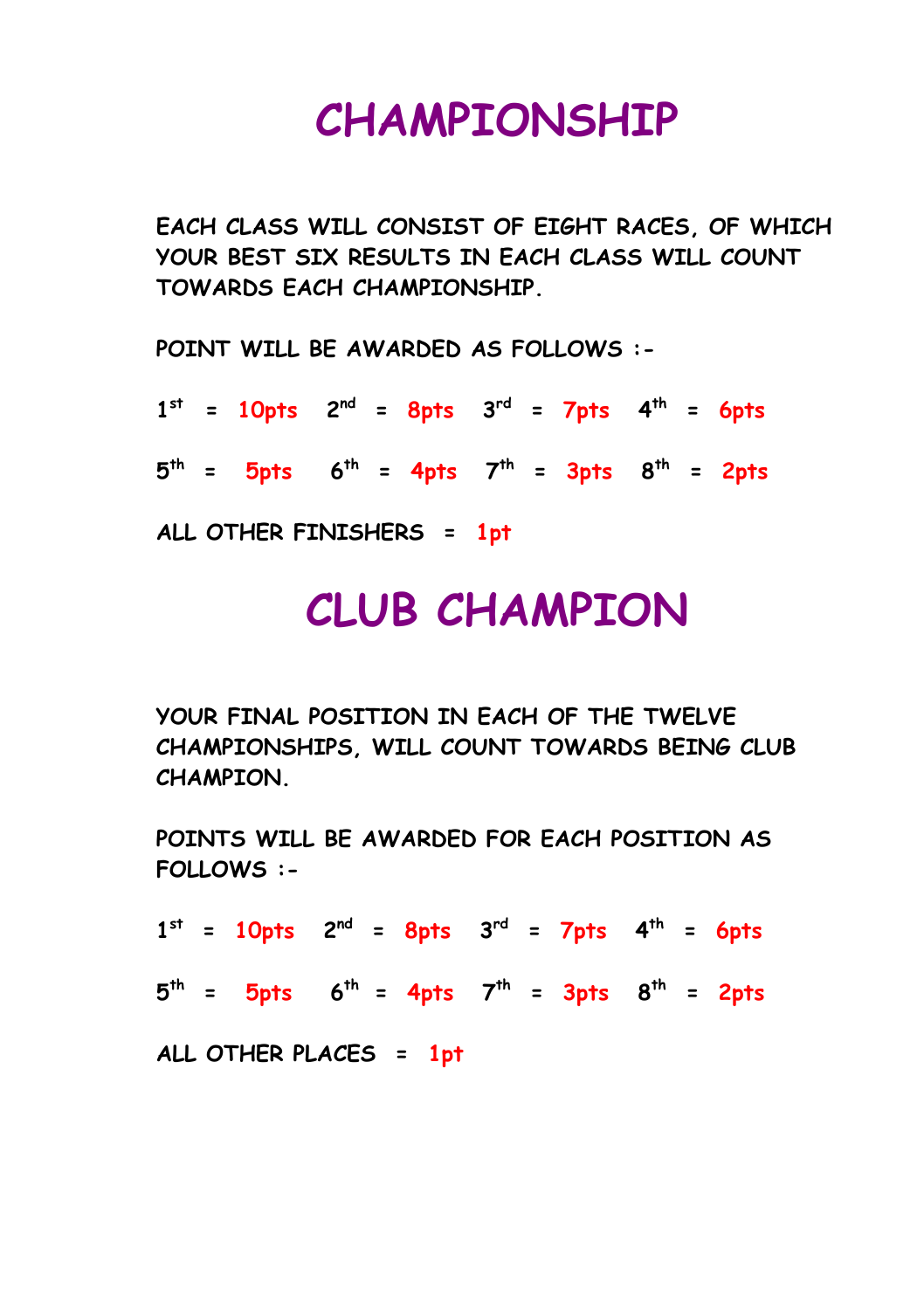## GROUP 1

| <b>GROUP C</b>               | non-turbo NO MAGNETS |
|------------------------------|----------------------|
| <b>D.T.M TOURING CARS</b>    | non-turbo NO MAGNETS |
| CAN-AM                       | non-turbo NO MAGNETS |
| <b>BTCC</b> (Post 2012)      | non-turbo NO MAGNETS |
| <b>GROUP 2</b>               |                      |
| <b>WORLD GTs</b>             | <b>NO MAGNETS</b>    |
| Le MANS & DAYTONA PROTOTYPES | <b>NO MAGNETS</b>    |
| <b>GROUP 5</b>               | non-turbo NO MAGNETS |

NASCAR SCALEXTRIC & SCX

## GROUP 3

| <b>OPEN CAN-AM</b>   | <b>NO MAGNETS</b>               |
|----------------------|---------------------------------|
| <b>CLUB CARS</b>     | non-turbo SUPPLIED ON THE NIGHT |
| <b>CLASSIC RALLY</b> | NO MAGNETS                      |
| <b>RALLYCROSS</b>    | <b>NO MAGNETS</b>               |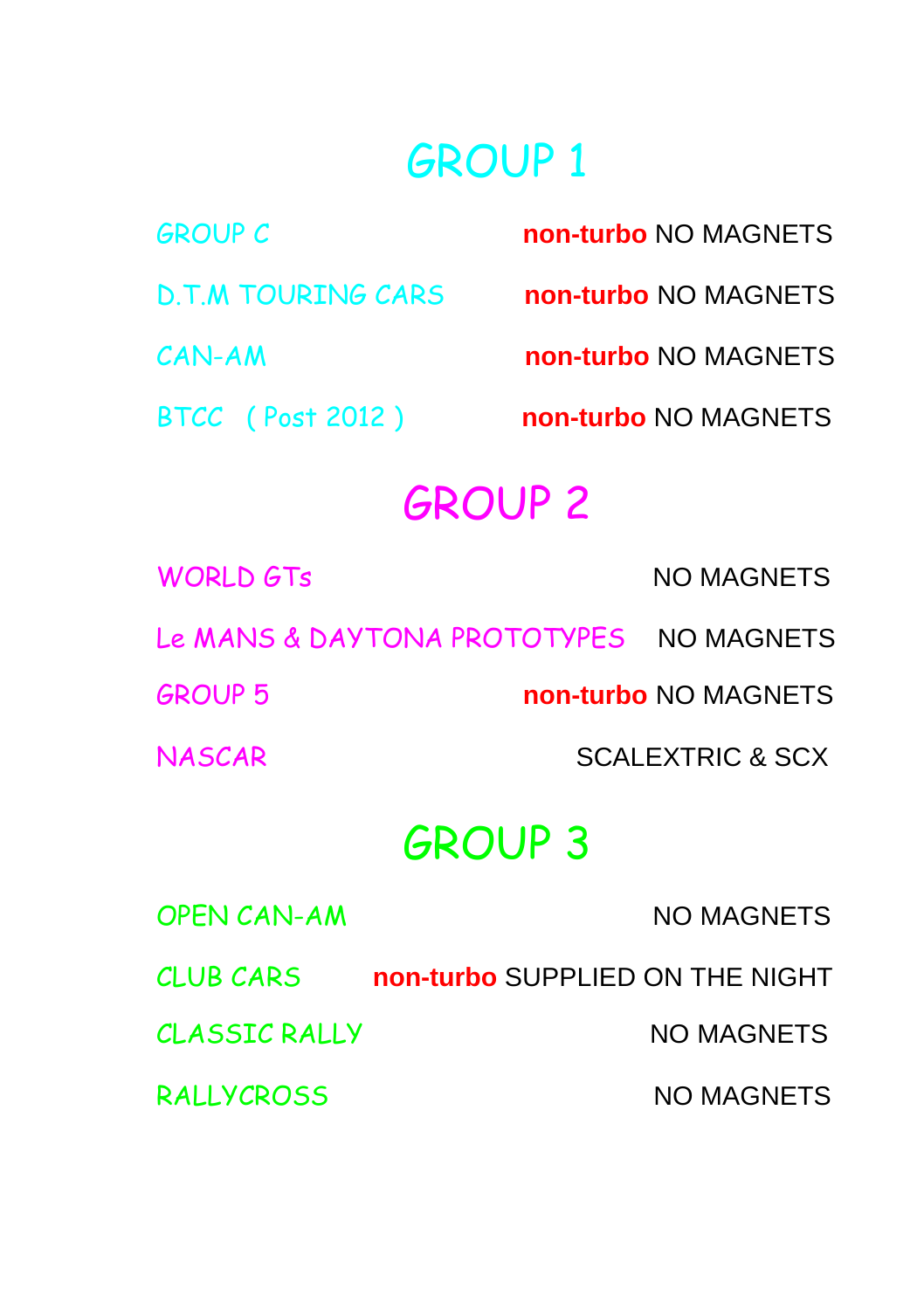

CARS ELIGIBLE

**ONLY SLOT-IT**

### **GROUP C**

| JAGUAR XJR6 / XJR9 / XJR12  |
|-----------------------------|
| LANCIA LC2                  |
| MAZDA 787B                  |
| NISSAN R89C                 |
| <b>NISSAN R90CK</b>         |
| <b>NISSAN R90V</b>          |
| <b>PORSCHE 956C / 956KH</b> |
| PORSCHE 962C / 962KH        |
| SAUBER MERCEDES C9          |
| TOYOTA 86C                  |
| TOYOTA 88C                  |

**ALL CARS TO RUN IN AN INLINE CONFIGURATION. ALL BODYSHELLS & INTERIORS TO REMAIN STANDARD.**

**PTO**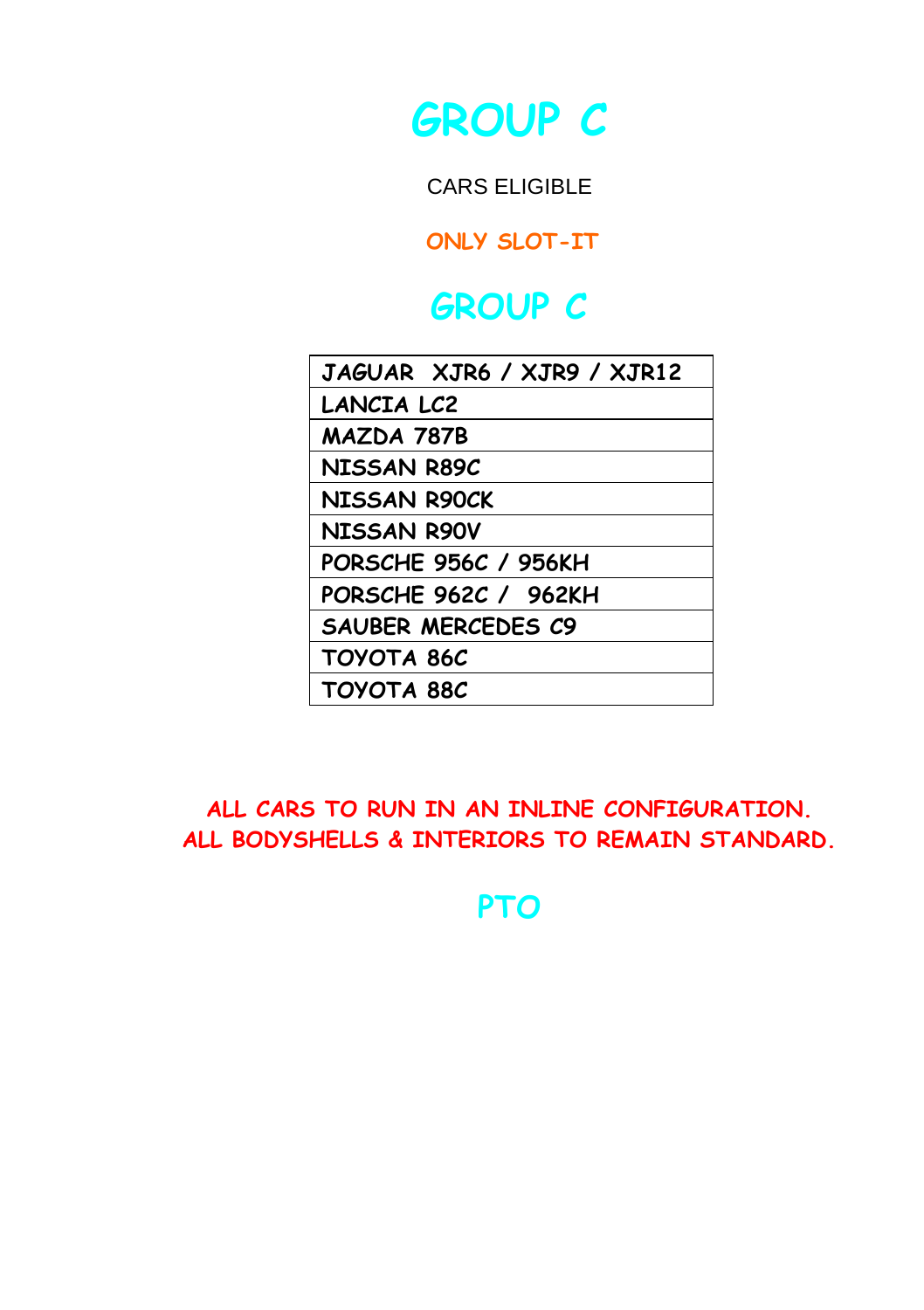### **GROUP C**

#### **MOTORS**

A STANDARD SLOT-IT SMALLCAN ( AS IT LEFT THE FACTORY ) WITH 9 TOOTH PINION MOTOR TO BE USED.

#### **MOTOR MOUNT**

A BLACK CH13b or a DARK GREY CH70 INLINE MOTOR MOUNT TO BE USED.

#### **GEARS**

A YELLOW 28 TOOTH INLINE GEAR TO BE USED.

**MAGNETS** MUST BE REMOVED.

#### **GUIDES**

ONLY A SLOT-IT Std GUIDE TO BE USED, IT MAY BE SHAVED.

**BRAIDS** 

MAY BE STEEL OR COPPER.

#### **AXLES**

MUST REMAIN STANDARD AS FITTED.

#### **WHEELS**

PLASTIC & ALLOY ALLOWED ( MUST RUN INSERTS ).

#### **TYRES**

SLOT-IT 1159 C1 FRONT TYRES SLOT-IT 1167 C1 REAR TYRES MUST BE USED. TYRES NOT TO BE GLUED TO WHEELS OR SOFTENED.

#### **WEIGHT**

MAY BE ADDED INSIDE THE CAR.

**RIDE HEIGHT**  NOT TO BE ALTERED.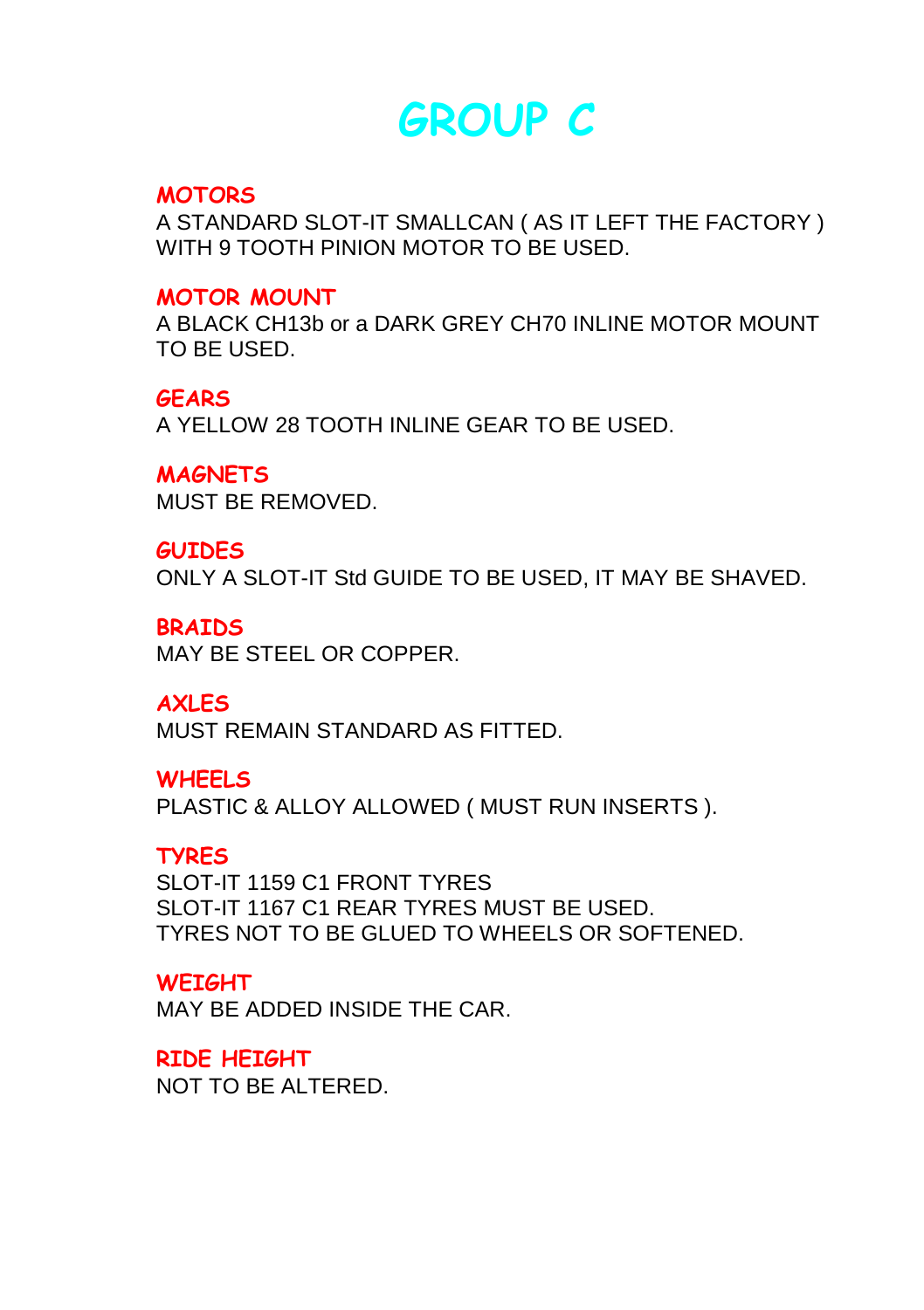# **D.T.M. TOURING CARS**

#### CARS ELIGIBLE

#### **CARRERA, NINCO, SCX,**

| ALFA ROMEO 155Ti | MERCEDES C-COUPE        |
|------------------|-------------------------|
| AUDI A4 DTM      | MERCEDES CLK DTM        |
| AUDI A5 DTM      | MERCEDES C-KLASSE & MK1 |
| AUDI TT-R DTM    | OPEL CALIBRA            |
| BMW M3 DTM       | OPEL COUPE V8 DTM       |
| BMW M4 DTM       | OPEL VECTRA GTS V8      |

**ALL CARS TO REMAIN STANDARD EXCEPT FOR THE FOLLOWING MODIFICATIONS.**

#### **MOTORS**

ONLY A STANDARD **NINCO** NC-1, NC-8 MOTOR MAY BE USED. **SCX & CARRERA** THE STD MOTOR OR AN NC-11 / NC-13 MAY USE

#### **THE CLUB WILL HELP WITH MOTOR ADAPTERS.**

#### **MAGNETS WEIGHT**

MUST BE REMOVED. MAY BE ADDED INSIDE THE CAR.

#### **GUIDES**

MAY BE SHAVED, SPRUNG GUIDES MAY BE FITTED.

**BRAIDS RIDE HEIGHT** MAY BE STEEL OR COPPER. NOT TO BE ALTERED.

**AXLES** MAX 60mm FRONT & REAR.

**TYRES**

ONLY TYRES OF THE CORRECT SIZE MAY BE USED, FROM THE ABOVE MANUFACTURERS.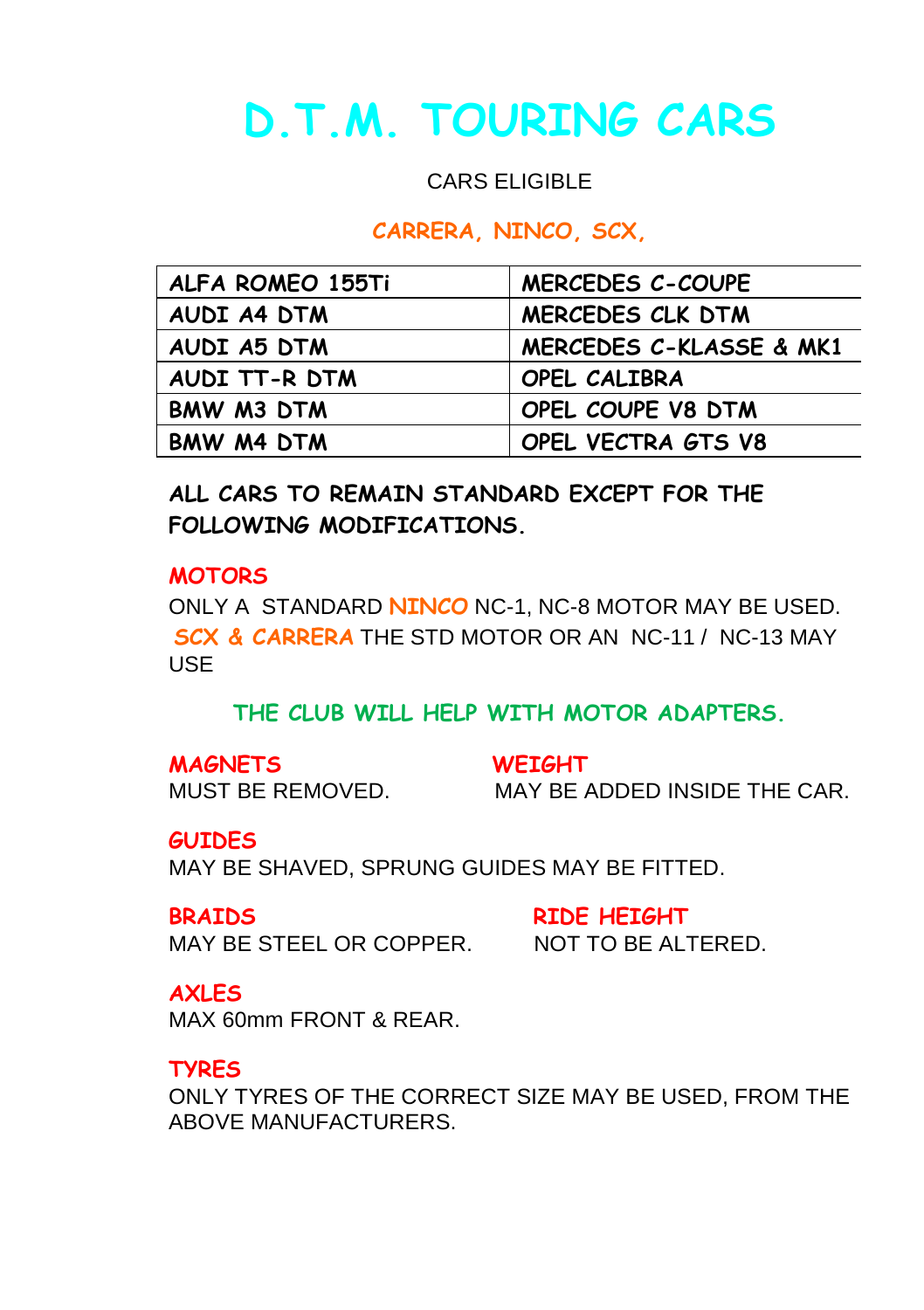### **CAN-AM**

### CARS ELIGIBLE

### **FLY, GB TRACK, SRC & SCALEXTRIC CLASSIC.**

| ALFA ROMEO 33TT12      |
|------------------------|
| CHAPARRAL 2F           |
| <b>CHEVRON B19</b>     |
| <b>CHEVRON B21</b>     |
| FERRARI P4             |
| FERRARI 250 LM         |
| FERRARI 512S           |
| FERRARI 512 C          |
| FERRARI 512 CL         |
| FORD GT 40             |
| LOLA T70               |
| <b>MATRA 670</b>       |
| PORSCHE 906 CARRERA 6  |
| PORSCHE 907K           |
| PORSCHE 907L           |
| PORSCHE 908            |
| PORSCHE 908 FLUNDER    |
| PORSCHE 908 FLUNDER LH |
| PORSCHE 908 / 3        |
| PORSCHE 917K           |
| PORSCHE 917 LH         |
| PORSCHE 917 SPYDER     |
| PORSCHE 917 / 10       |

### **PTO**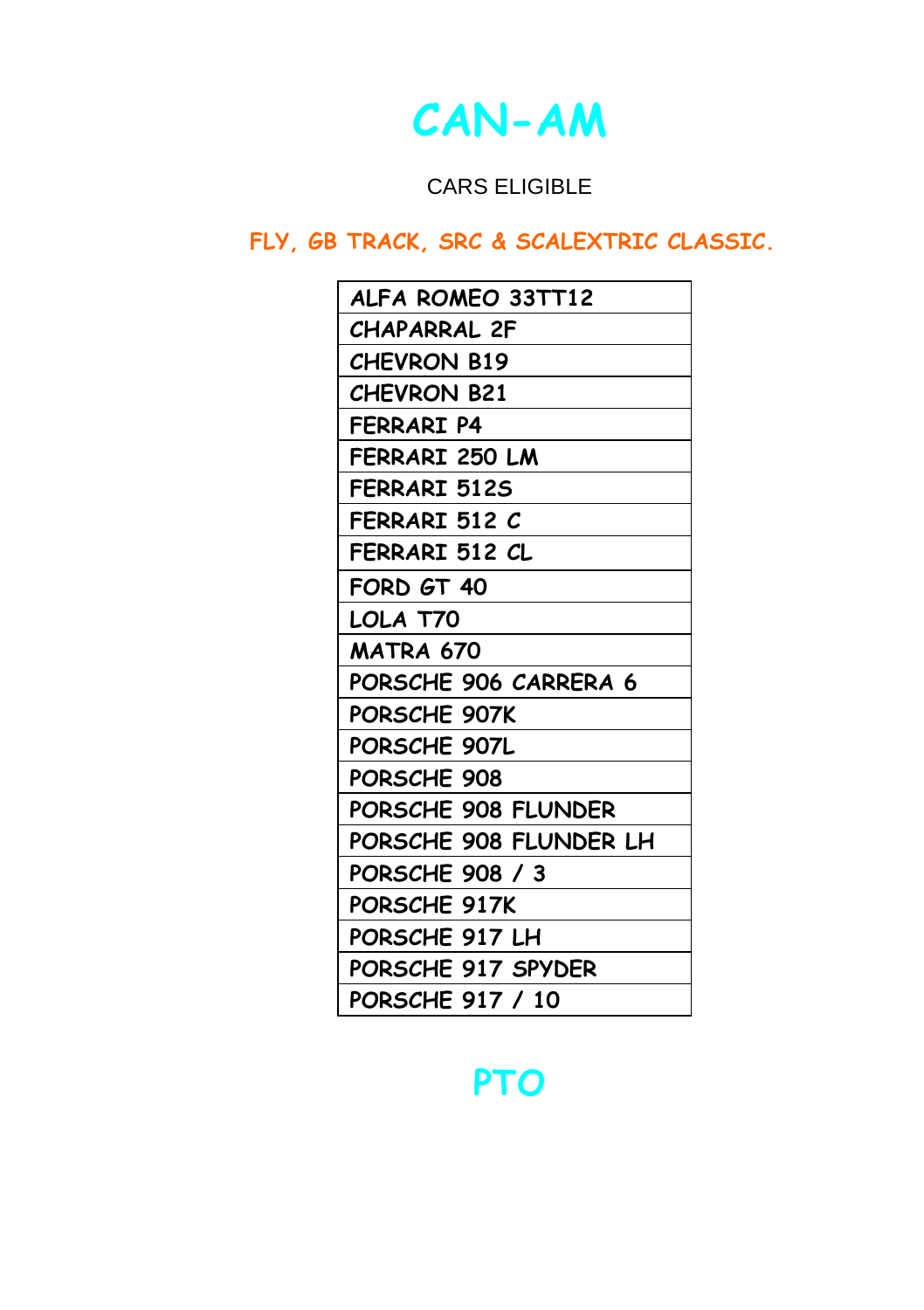**CAN-AM**

**ALL CARS TO REMAIN STANDARD EXCEPT FOR THE FOLLOWING MODIFICATIONS.**

**MOTORS**

TO REMAIN STANDARD AS FITTED.

**MAGNETS** MUST BE REMOVED.

**WEIGHT** MAY BE ADDED INSIDE THE CAR.

**RIDE HEIGHT**  NOT TO BE ALTERED.

**GUIDES** SPRUNG GUIDES ARE NOT ALLOWED. MAY BE SHAVED TO PREVENT BOTTOMING, NOTHING ELSE.

**BRAIDS**  MAY BE STEEL OR COPPER.

**AXLES**

REAR AXLE MUST REMAIN STANDARD, FRONT MAY BE REPLACED WITH SOLID AXLE.

**TYRES**

FLY & SCALEXTRIC CLASSIC TYRES MAY BE USED ON OWN MAKE OF CAR. LOW PROFILE FRONTS MAY BE USED.

**( CLASSIC NSR SUPERGRIPS MAY BE USED ).**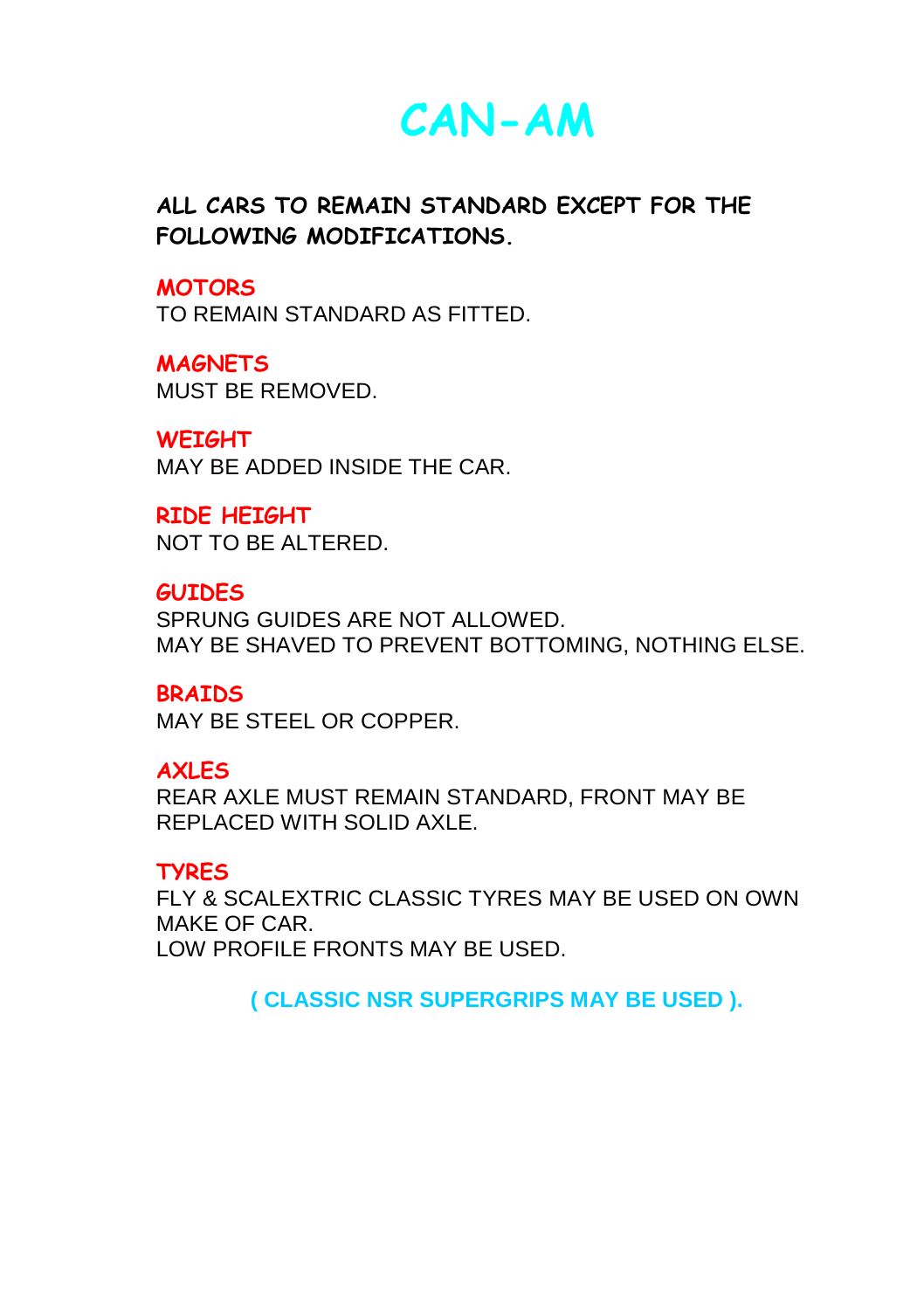# **BTCC (Post 2012)**

CARS ELIGIBLE SCALEXTRIC ONLY

| <b>BMW 125</b>     | MG.<br>o         |
|--------------------|------------------|
| HONDA CIVIC TYPE R | <b>VW PASSAT</b> |

**ALL CARS TO REMAIN STANDARD EXCEPT FOR THE FOLLOWING MODIFICATIONS.**

**MOTORS** 

TO REMAIN STANDARD AS FITTED.

**MAGNETS**  MUST BE REMOVED.

**GUIDES**  TO REMAIN STANDARD, BUT MAY BE SHAVED

**BRAIDS** MAY BE STEEL OR COPPER.

**AXLES** MUST REMAIN STANDARD AS FITTED.

**WHEELS** MUST REMAIN PLASTIC

**TYRES** SLOT-IT 1088 C1 FRONT TYRES. SLOT-IT 1152 C1 REAR TYRES MUST BE USED. TYRES NOT TO BE GLUED TO THE WHEELS OR SOFTENED

**WEIGHT** MAY BE ADDED INSIDE THE CAR.

**RIDE HEIGHT** NOT TO BE ALTERED.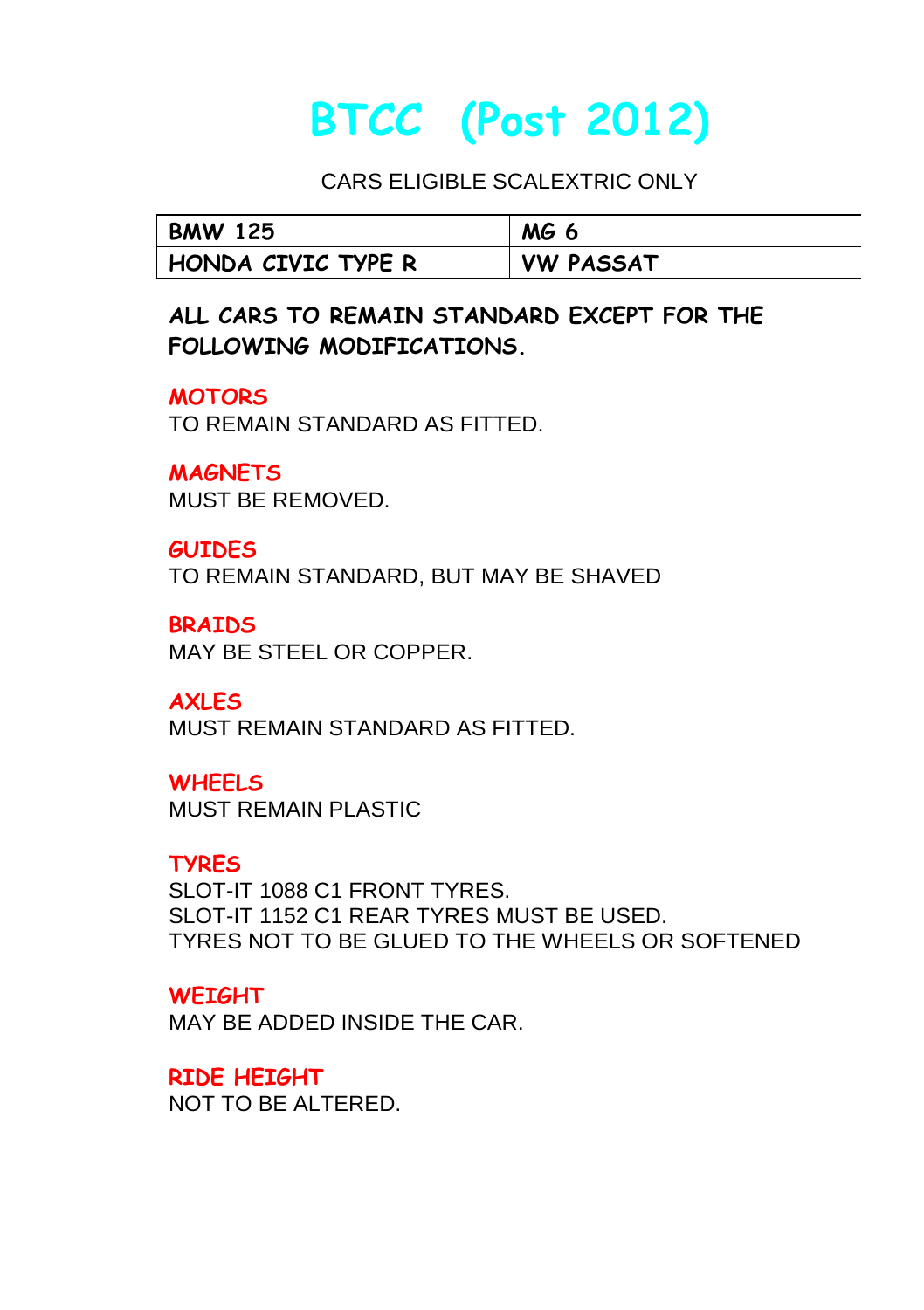

**ANY GT BODY FROM THE LIST MAY BE USED, NO BLOBS. CHASSIS ALLOWED STD / HRS 2 OR 3D PRINTED ONLY THE FOLLOWING MODIFICATIONS ARE ALLOWED. ALL 4 WHEELS MUST TOUCH THE GROUND ON A FLAT SLOTTED SURFACE. BODY WORK MUST COVER THE TYRES. ALL CARS MUST RUN AN INLINE CONFIGURATION.**

| <b>SICH 34</b> | <b>HRS 2 INLINE STARTER KIT</b>                  |
|----------------|--------------------------------------------------|
| <b>SIKK 07</b> | <b>INLINE LARGE HUBS 17 x 10 STARTER KIT 28z</b> |
| SIPA 18PL      | PLASTIC WHEELS 17 x 8 or SIPA 18ALS              |
| <b>SIPA 01</b> | <b>STEEL PRO AXEL 54mm</b>                       |
| SICH 48b       | <b>INLINE MOUNT WITH TORSION BAR</b>             |
| <b>SIP 109</b> | <b>9 TOOTH INLINE PINION</b>                     |
| <b>SISP 03</b> | <b>HIGH FLEXIBILITY SILICON CABLE</b>            |
| MM 18120       | JP SLOT OR NC2 20,000 MOTOR                      |
| <b>Front</b>   | <b>SLICK 19 x 10 TYRES</b>                       |
| Rear           | SLOT-IT P6 20 x 11 TYRES (SI-PT25)               |

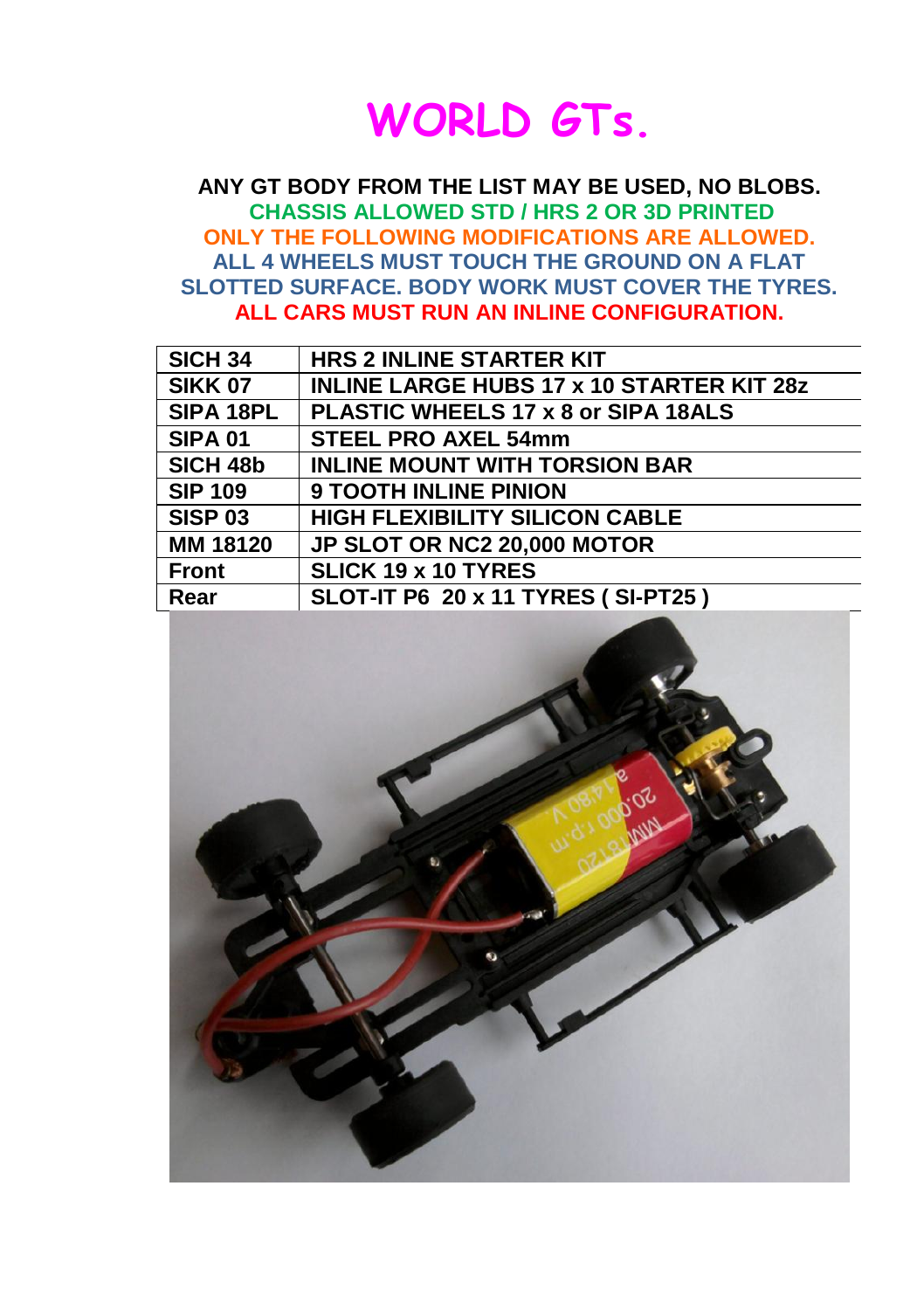| <b>ACURA NSX GT3</b>            |
|---------------------------------|
| <b>ASTON MARTIN DBR9</b>        |
| ASTON MARTIN VANTAGE GT3        |
| AUDI R8 LMS GT3                 |
| BENTLY CONTINENTAL GT3          |
| BMW Z4 GT3                      |
| BMW M6 GT3                      |
| CORVETTE C5-R CR6 CR7           |
| DODGE VIPER                     |
| FERRARI 458 ITALIA GT3          |
| FERRARI 488 GT3                 |
| FORD GT                         |
| HONDA HSV                       |
| JAGUAR XKR GT3                  |
| KOENIGSEGG CCX                  |
| LAMBORGHINI GALLARDO GT3        |
| LAMBORGHINI MURCIELAGO GT3      |
| <b>LAMBORGHINI HURRACAN GT3</b> |
| MASERATI TROFEO COUPE           |
| McLAREN MP4/12C GT3             |
| McLAREN 650s GT3                |
| MCLAREN P1 GTR                  |
| <b>MERCEDES AMG GT3</b>         |
| MERCEDES SLS AMG GT3            |
| NISSAN GT-R GT3                 |
| PAGANI ZONDA                    |
| PORSCHE 997 GT3 RS              |
| PORSCHE 911 GT3 R               |
| RENAULT RS01 GT                 |
|                                 |
| SPYKER C8                       |
|                                 |
|                                 |
|                                 |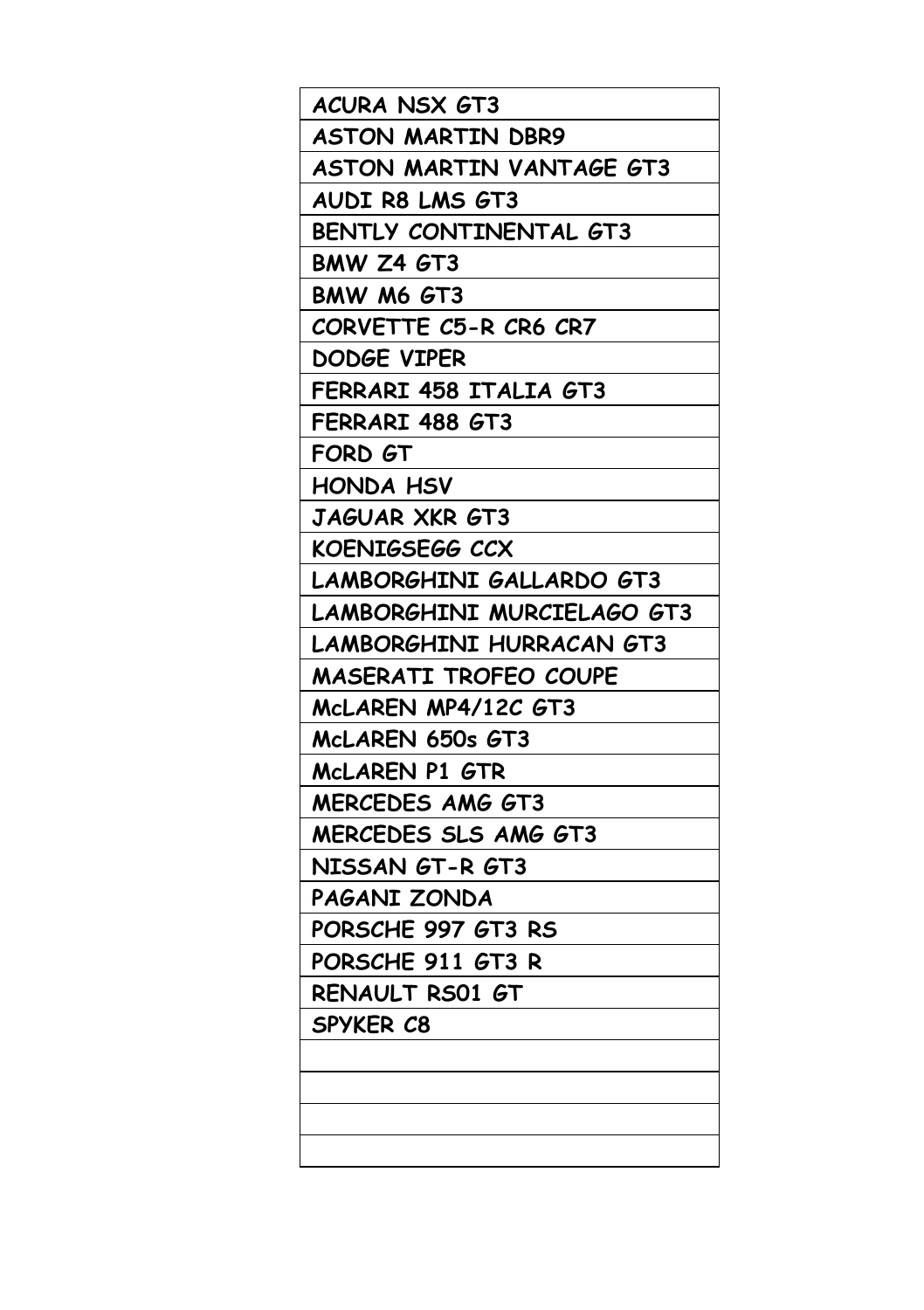# **WORLD GTs**

#### **BODYSHELLS**

MUST NOT BE CUT & HAVE FULL ORIGINAL GLASS ALL ROUND. DRIVER PLATFORMS MUST REMAIN ORIGINAL, HOWEVER THEY MAY BE CUT TO ALLOW FOR THE INLINE MOTOR TO BE MOLINTED.

#### **MOTORS**

ONLY A JP SLOT 20,000 rpm OR NINCO NC2 MOTOR, WITH A SLOT IT 9 TOOTH PINION ALLOWED.

**MOTOR MOUNT**

ONLY A BLACK INLINE SLOT-IT MOUNT TO BE USED.

#### **GEARS**

A YELLOW SLOT-IT 28 TOOTH INLINE GEAR TO BE USED.

#### **MAGNETS**

NO MAGNETS ALLOWED.

#### **WEIGHT**

WEIGHT MAY BE ADDED INSIDE THE CAR.

#### **GUIDES**

SPRUNG GUIDES MAY BE USED, THEY MAY BE SHAVED.

**BRAIDS RIDE HEIGHT** MAY BE STEEL OR COPPER. 2mm MINIMUM.

#### **AXLES**

ONLY SLOT-IT AXELS TO BE USED. MAX 65mm FRONT AND REAR.

#### **WHEELS**

PLASTIC & ALLOY WHEELS MAY BE USED. INSERTS MUST BE FITTED.

### **TYRES**

ONLY SLOT-IT PT25 P6 REAR TYRES MUST BE USED. TYRES NOT TO BE GLUED TO THE WHEELS OR SOFTENED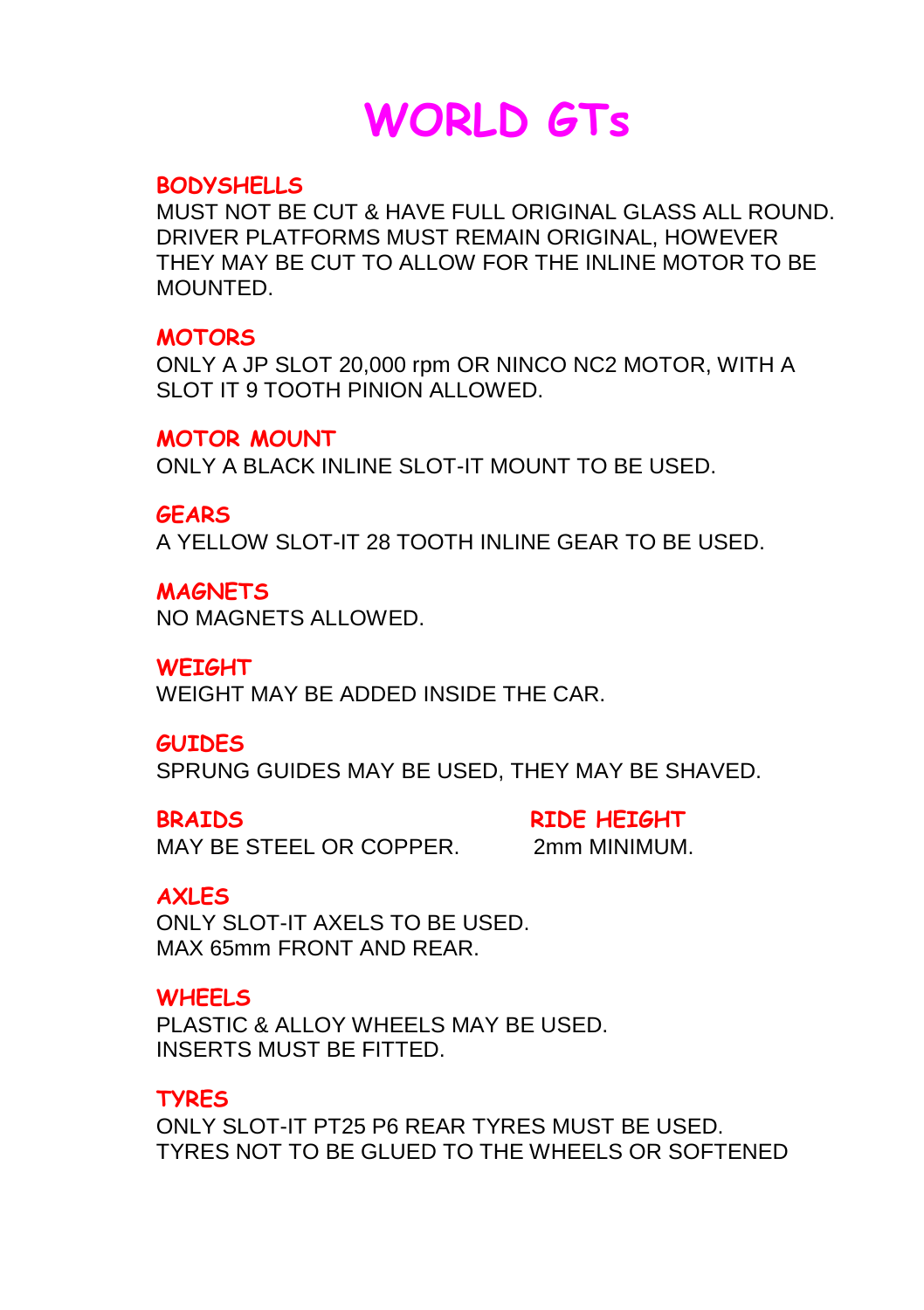### **Le Mans & DAYTONA PROTOTYPES.**

CARS ELIGIBLE

| OPEN TOP                    | CLOSED TOP                     |
|-----------------------------|--------------------------------|
| <b>ACURA LMP 2</b>          | <b>AUDI R8C</b>                |
| <b>ASTON MARTIN AMR-ONE</b> | AUDI R18e / TDI LMP 2          |
| AUDI R8 LMP 1               | <b>AUDI R18 ULTRA</b>          |
| AUDI R10 LMP 1              | <b>BENTLEY EXP SPEED 8 LMP</b> |
| AUDI R15 TDI LMP 1          | DOMES102 LMP 1                 |
| CADILLAC NORTHSTAR LMP      | <b>LOLA B09/60 LMP 1</b>       |
| <b>COURAGE C-65 LMP1</b>    | <b>LOLA B10/65 LMP 1</b>       |
| DALLARA LMP 1               | <b>LOLA B11/80 LMP 2</b>       |
| DOME S101 LMP 1             | <b>LOLA B12/80 LMP 2</b>       |
| <b>FERRARI 333 SP LMP</b>   | <b>LOLA ASTON MARTIN DBR1</b>  |
| HPD ARX-03 LMP 1            | <b>LOLA LOTUS LMP 2</b>        |
| <b>JOEST PORSCHE LMP</b>    | ORECA REBELION R ONE           |
| LOLA B2K/10 LMP             | PEUGEOT 908 HDI LMP 1          |
| <b>LOLA B11/47 LMP2</b>     | PORSCHE 919 LMP 1              |
| LOLA B98-10 LMP             | <b>TOYOTA GT-ONE LMP</b>       |
| MG LOLA LMP                 | <b>TOYOTA TSO30 LMP 1</b>      |
| <b>LISTER STORM LMP</b>     | TOYOTA TS040 LMP 1             |
| <b>MORGAN LMP 2</b>         |                                |
| NORMA M200P LMP 2           | CHASE CCE-001 DP               |
| ORECA 01 LMP 1              | CHEVROLET CORVETTE DP          |
| ORECA O3 LMP 2              | COYOTE CC/09 DP                |
| <b>ORECA FLM LMP 1</b>      | <b>CRAWFORD DP03 DP</b>        |
| PESCAROLO 01 LMP 1          | DALLARA DP                     |
| PORSCHE RS SPYDER LMP 2     | DORAN JE4 DP                   |
| RADICAL SR9 LMP 2           | <b>FABCAR FDSC DP</b>          |
| <b>REYNARD 2KQ LMP</b>      | LOLAB08/70 DP                  |
| <b>ZYTEC 04S LMP 2</b>      | MULTIMATIC MDP 1 DP            |
| <b>ZYTEC 07S LMP 2</b>      | PICCHIO DP                     |
| ZYTEC Z11 SN LMP 2          | <b>RILEY DP</b>                |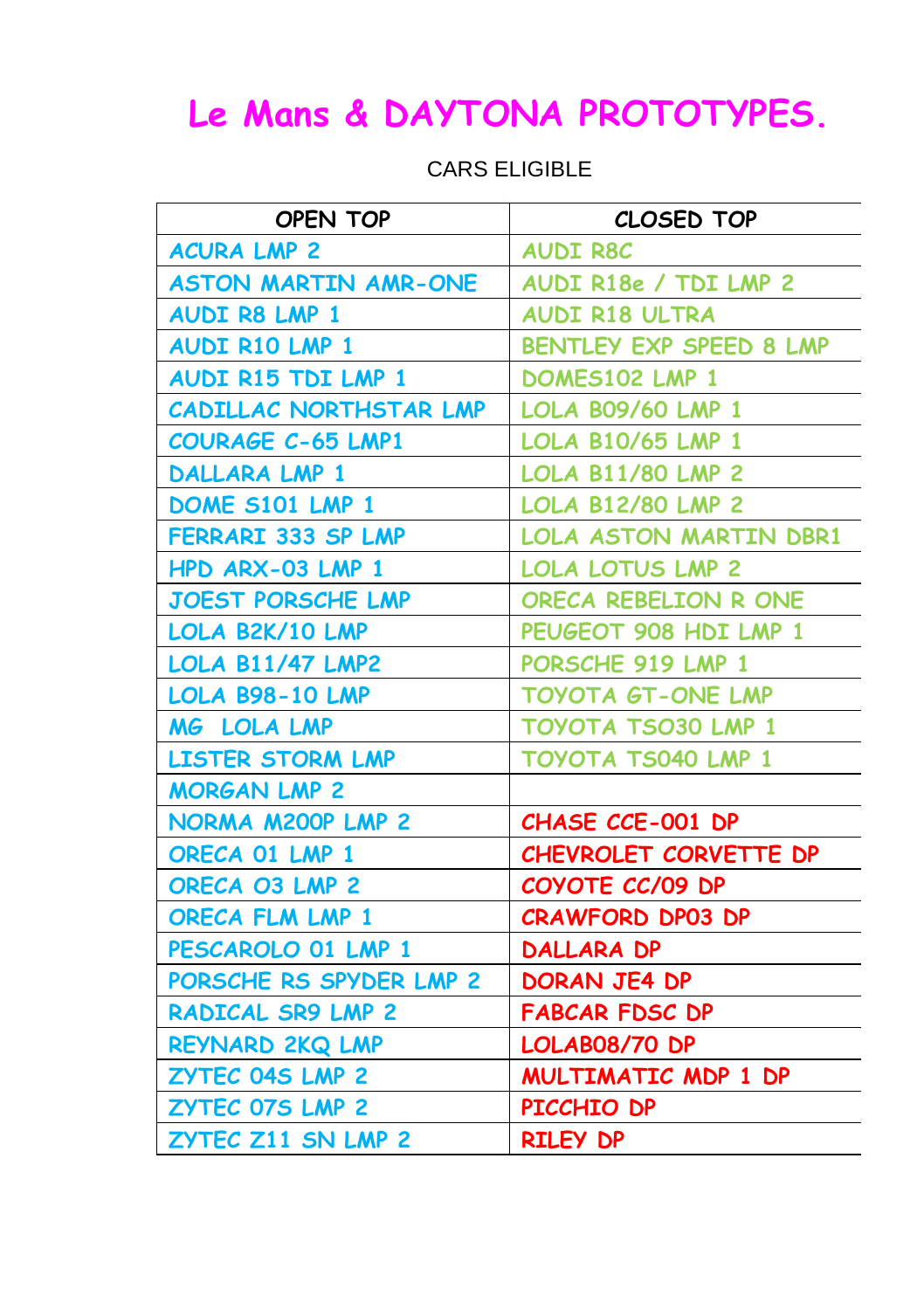### **Le Mans & DAYTONA PROTOTYPES.**

#### **BODYSELLS**

MUST NOT BE CUT OR ALTERED. NO LIGHTWEIGHT OR UNSPONSERD BODY'S. MUST BE FITTED WITH ORIGINAL GLASS & INTERIORS. BODY'S MAY BE RUN LOOSE, SCREWS MUST BE TAPED.

#### **CHASSIS**

THE ORIGINAL OR A 3D PRINTED CHASSIS MAY BE USED.

#### **DRIVETRAIN**

ANGLE / FRONT / INLINE OR SIDE MOUNTED ALLOWED.

**GEARING**

NO RESTRICTIONS ON TYPE OR RATIO.

#### **MOTORS**

ANY UNMODIFIED MOTOR WITH ORIGINAL WRAPPER.

**MAGNETS RIDE HEIGHT** MUST BE REMOVED. NOT RESTRICTED.

#### **WEIGHT**

MAY BE ADDED INSIDE THE CAR.

#### **GUIDES**

MAY BE SHAVED, SPRUNG GUIDES MAY BE FITTED.

#### **BRAIDS**

MAY BE STEEL OR COPPER.

#### **AXLES**

MAX 65mm FRONT & REAR.

#### **WHEELS**

PLASTIC OR ALLOY, MUST RUN INSERTS.

#### **TYRES**

MUST BE RUBBER NO SILICON TYRES ALOWED TYRES MUST NOT BE GLUED TO THE WHEELS OR SOFTENED.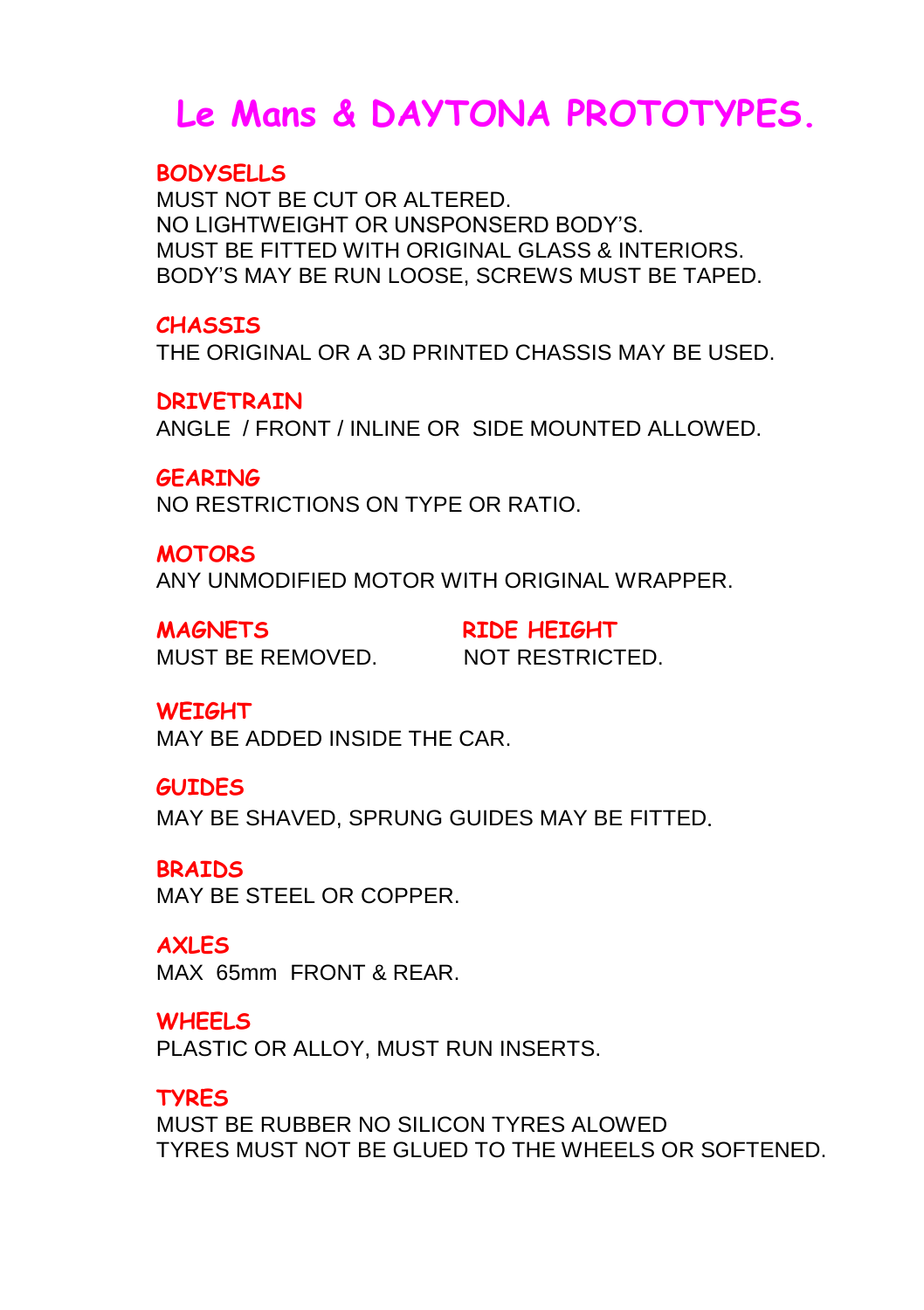

CARS ELIGIBLE.

### **ONLY RACER SIDEWAYS**

| <b>BMW 320 BATMOBILE</b> |
|--------------------------|
| <b>BMW 320i</b>          |
| BMW M1                   |
| FERRARI 512BB            |
| FORD CAPRI ZAKSPEED      |
| <b>FORD MUSTANG</b>      |
| LANCIA BETA MONTECARLO   |
| LANCIA STRATOS HF TURBO  |
| NISSAN SKYLINE           |
| PORSCHE 935 MOBYDICK     |
| PORSCHE 935 L            |
| PORSCHE 935 K2           |
| PORSCHE 935 K3           |
| PORSCHE 935 J            |
| PORSCHE 935/77A          |
| TOYOTA CELICA            |

**PTO**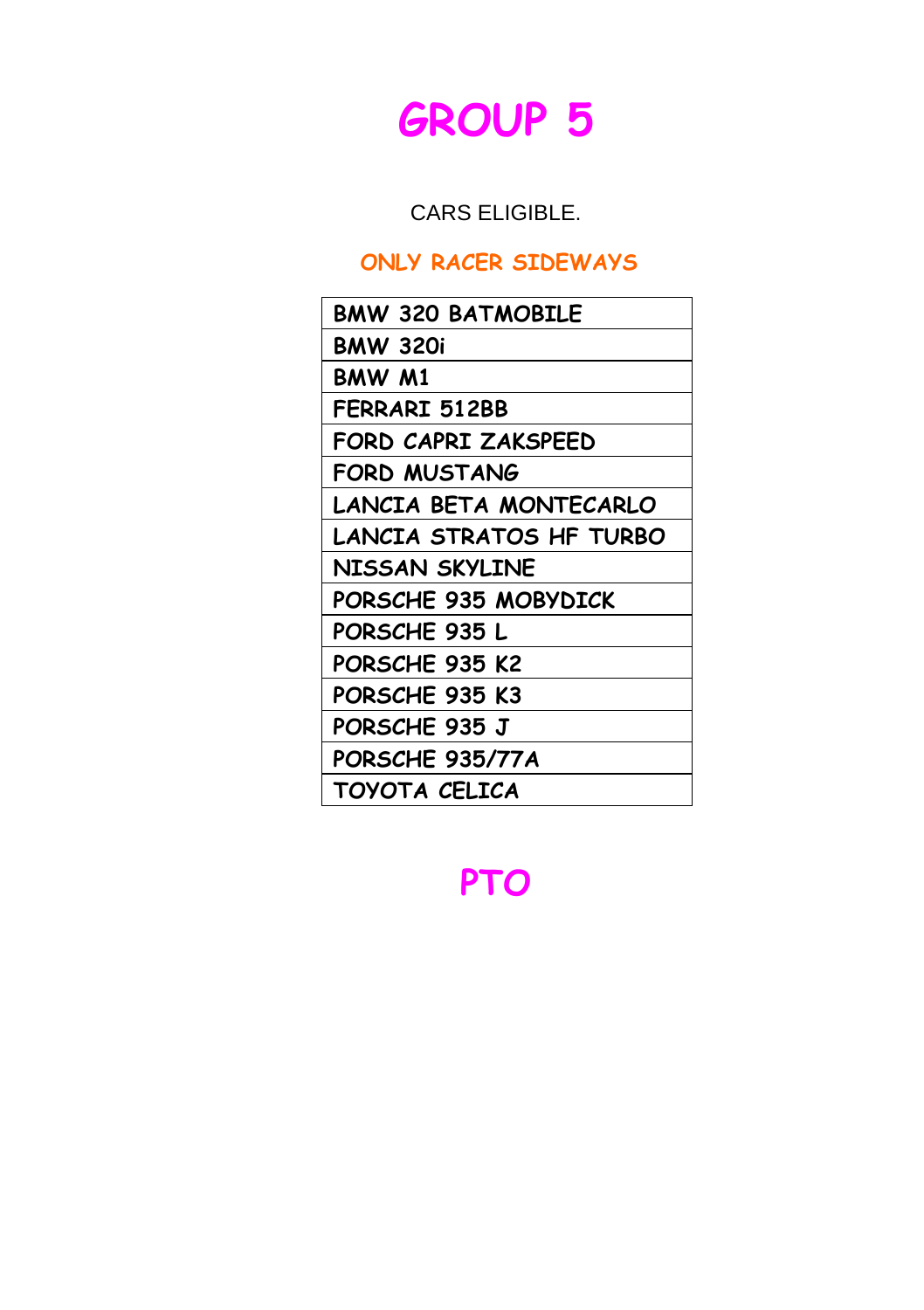## **GROUP 5**

#### **ALL CARS TO REMAIN STANDARD EXCEPT FOR THE FOLLOWING MODIFICATIONS.**

#### **MOTORS**

ONLY A STANDARD NSR SPAIN WITH AN 11 TOOTH PINION MAY BE USED.

#### **GEARING**

ONLY 11/28 RATIO ALLOWD.

#### **DRIVETRAIN**

ONLY ANGLE WINDER ALLOWD. USING A SLOT-IT CH61 MOTOR MOUNT.

**WEIGHT** MAY BE ADDED INSIDE THE CAR.

RIDE HEIGHT **MAGNETS** NOT TO BE ALTERED. MUST BE REMOVED.

#### **GUIDES**

SPRUNG GUIDES MAY BE USED. THEY MAY BE SHAVED.

#### **BRAIDS**

MAY BE STEEL OR COPPER.

#### **AXLES**

MUST REMAIN STANDARD AS FITTED.

#### **WHEELS**

PLASTIC OR ALLOY, MUST RUN INSERTS.

#### **TYRES**

SLOT-IT 1159 C1 FRONTS SLOT-IT 1152 C1 REAR TYRES MUST BE USED. TYRES NOT TO BE GLUED TO THE WHEELS OR SOFTENED.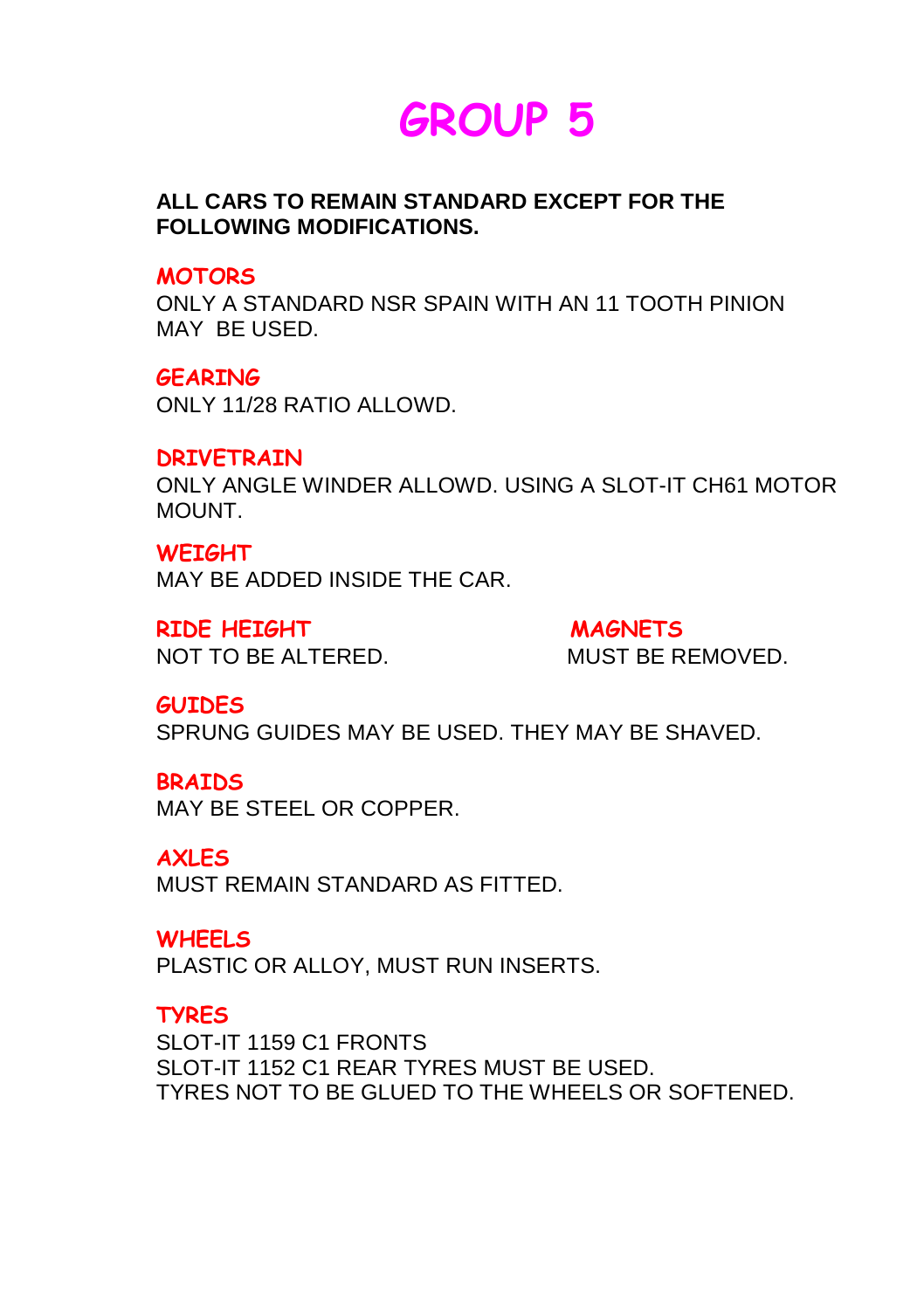

#### CARS ELIGIBLE

#### **SCALEXTRIC & SCX**

### **FORD PONTIAC CHEVROLET DODGE TOYOTA**

ALL CARS TO REMAIN STANDARD EXCEPT FOR THE FOLLOWING MODIFICATIONS, THEY MUST USE ORIGINAL CLEAR GLASS & DRIVER PLATFORMS.

#### **MOTORS**

TO REMAIN STANDARD AS FITTED. SCX MAY USE A PRO TURBO MOTOR or A NINCO NC-13

#### **MAGNETS**

THE STANDARD MAGNET MUST BE REMOVED AND A STANDARD NINCO MAGNET FITTED,10mm BEHIND THE MOTOR WIRE FIXING MOULDING.MINIMUM HEIGHT 8mm.

#### **WEIGHT**

MAY BE ADDED INSIDE THE CAR.

#### **GUIDES**

GUIDES MAY BE SHAVED TO PREVENT BOTTOMING, NOTHING ELSE.

**BRAIDS RIDE HEIGHT** 

MAY BE STEEL OR COPPER NOT TO BE ALTERED.

#### **AXLES**

SCALEXTRIC REQUIRE KK02B AXEL KIT FITTED TO THE REAR. SCX MAY USE A SLOT-IT REAR AXLE AND CROWN GEAR.

#### **WHEELS**

PLASTIC FRONTS AND SLOT-IT PA43ALS REARS ONLY.

#### **TYRES**

FRONT TYRES MUST REMAIN STANDARD. REAR TYRES ONLY CLASSIC NSR 5236 SUPERGRIP.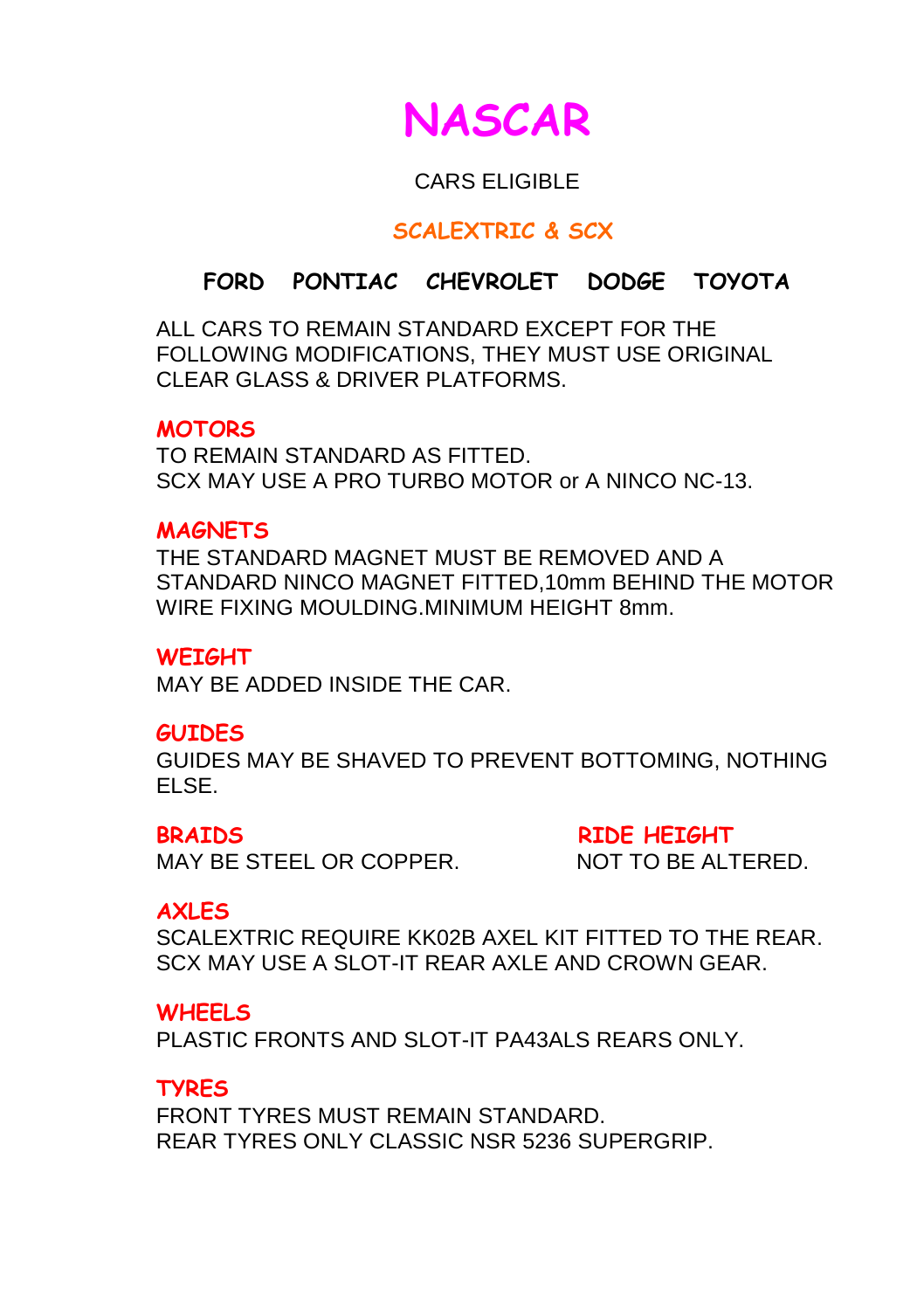

### CARS ELIGIBLE

### **FLY GB/TRACK NSR POLICAR SLOT-IT SRC.**

| ALFA ROMEO 33/3        | PORSCHE 908 / 3    |
|------------------------|--------------------|
| ALFA ROMEO 33TT12      | PORSCHE 917K       |
| <b>CHAPARRAL 2E</b>    | PORSCHE 917 LH     |
| <b>CHAPARRAL 2F</b>    | PORSCHE 917 SPYDER |
| <b>CHEVRON B19</b>     | PORSCHE 917 / 10   |
| <b>CHEVRON B21</b>     |                    |
| <b>FERRARI P4</b>      |                    |
| FERRARI 250 LM         |                    |
| FERRARI 312 PB         |                    |
| FERRARI 330 P4         |                    |
| FERRARI 512 C          |                    |
| FERRARI 512 CL         |                    |
| FERRARI 512 S          |                    |
| FORD GT 40             |                    |
| FORD MK IV             |                    |
| FORD P68               |                    |
| LOLA T70               |                    |
| MATRA 670              |                    |
| MCLAREN M8D            |                    |
| PORSCHE 906 CARRERA 6  |                    |
| PORSCHE 907K           |                    |
| PORSCHE 907L           |                    |
| PORSCHE 908            |                    |
| PORSCHE 908 FLUNDER    |                    |
| PORSCHE 908 FLUNDER LH |                    |

### **PTO**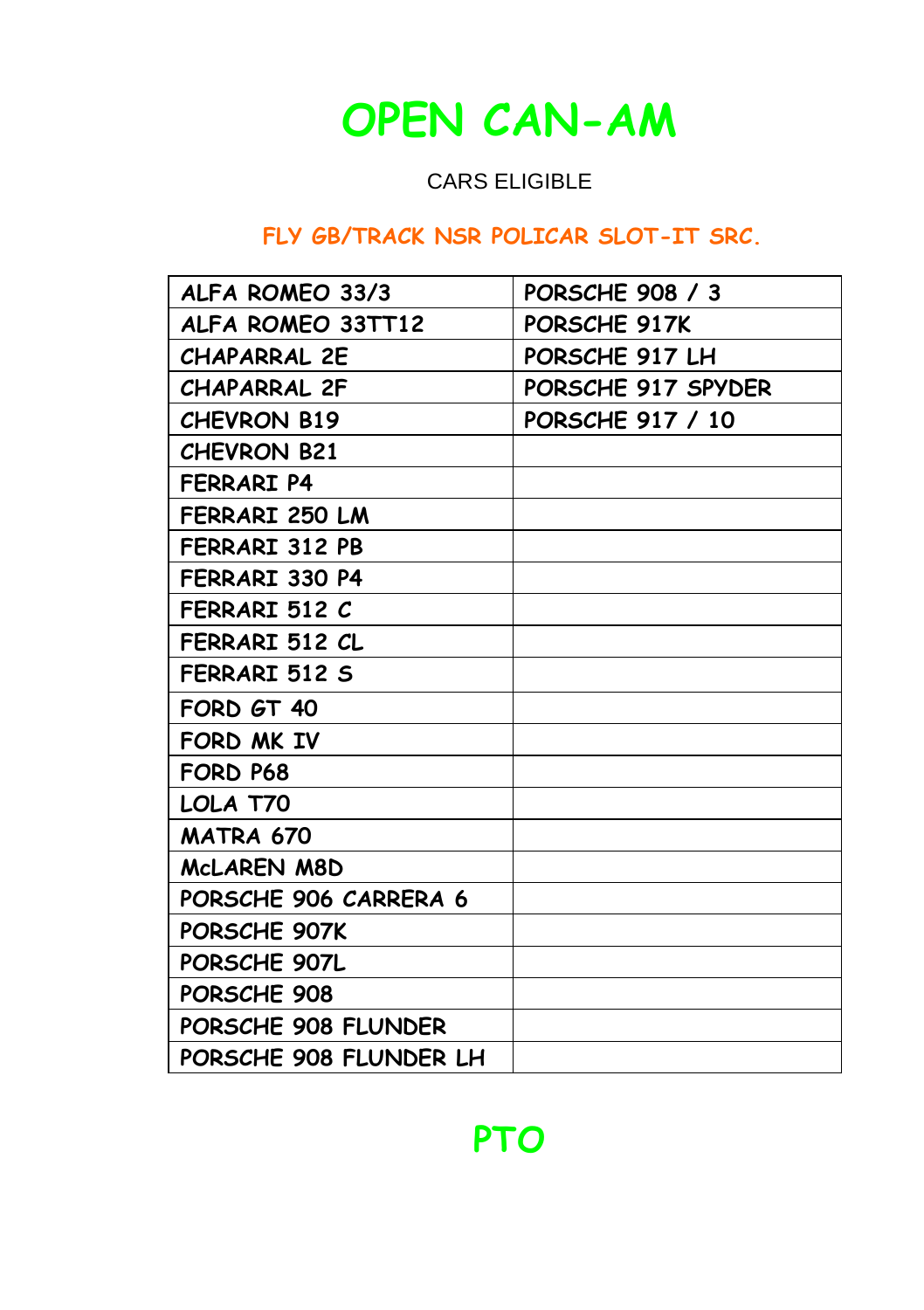**OPEN CAN-AM**

**ALL CARS TO REMAIN STANDARD EXCEPT FOR THE FOLLOWING MODIFICATIONS.**

#### **MOTORS**

TO REMAIN STANDARD AS FITTED. **ALTHOUGH FLY GB/TRACK SRC MAY USE NSR SHARK 20,000 OR SLOT-IT ORANGE 23,000** 

#### **MAGNETS**

MUST BE REMOVED.

#### **WEIGHT**

MAY BE ADDED INSIDE THE CAR.

**RIDE HEIGHT**  NOT TO BE ALTERED.

**GUIDES**

SPRUNG GUIDES ARE NOT ALLOWED. MAY BE SHAVED TO PREVENT BOTTOMING, NOTHING ELSE.

#### **BRAIDS**

MAY BE STEEL OR COPPER.

#### **AXLES**

REAR AXLE MUST REMAIN STANDARD, FRONT MAY BE REPLACED WITH SOLID AXLE.

#### **WHEELS**

PLASTIC & ALLOY ALOWED, (MUST RUN INSERTS)

#### **TYRES**

LOW PROFILE FRONTS MAY BE USED. FLY & SCALEXTRIC CLASSIC TYRES MAY BE USED NSR CLASSIC SUPERGRIP TYRES MAY BE USED SLOT-IT C1 TYRES MAY BE USED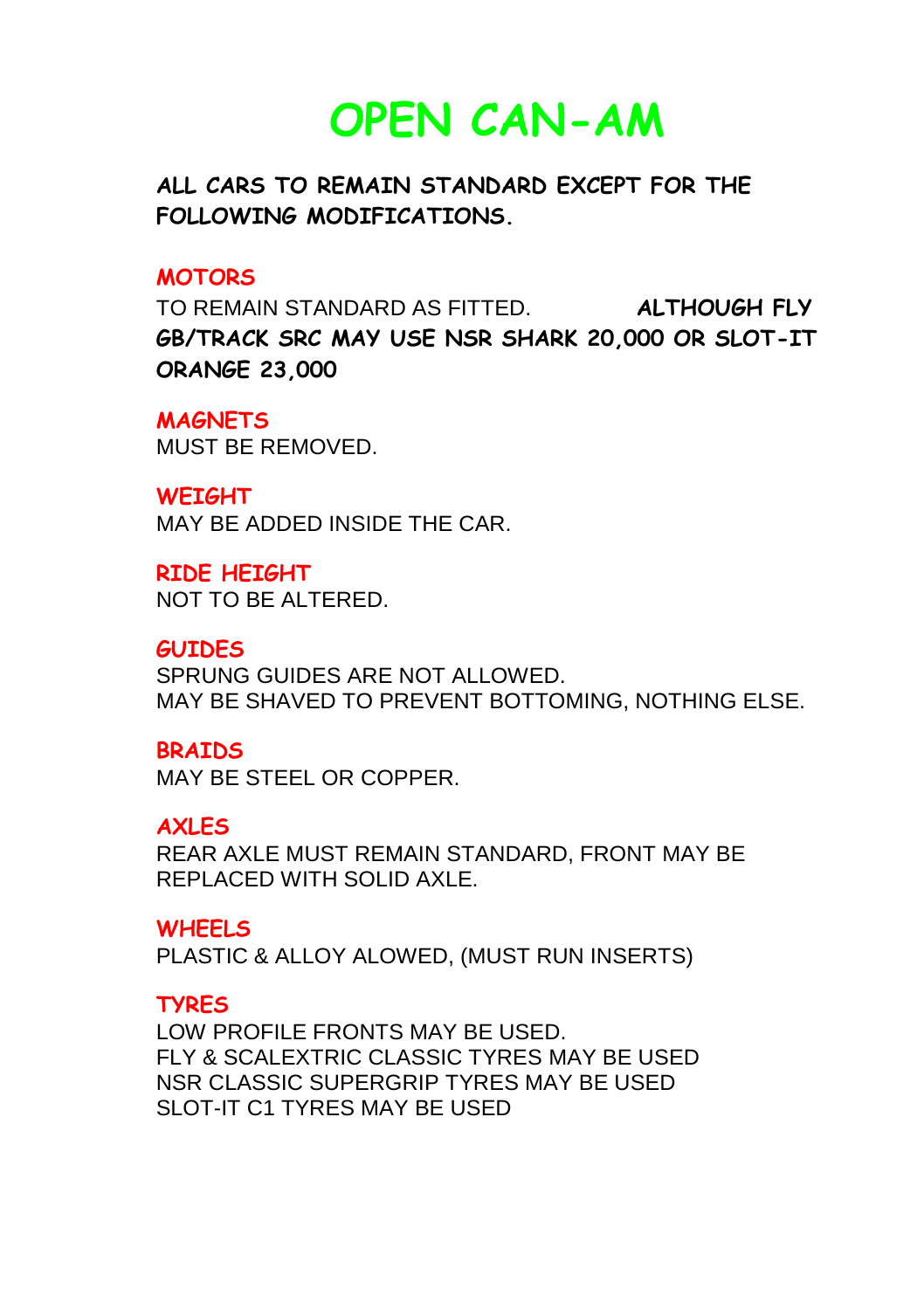## **CLUB CARS**

**THE CLUB WILL SUPPLY THE CARS IN THIS CLASS ON THE NIGHT.**

## **GENERAL CLUB RULES.**

**NO LIGHTER FUEL, ALCOHOL OR SMOKING ALLOWED IN THE HALL.**

**DO NOT ALTER YOUR CARS IN ANY WAY FROM HOW THEY HAVE BEEN MANUFACTURED AS STANDARD UNLESS THE RULES SAY YOU CAN.**

**ALL BODY & MOTOR MOUNT SCREWS MUST BE TAPED.**

**NO FLY OR SPIRIT LIGHT WEIGHT RACER BODY'S OR UN-DECALED BODY'S ALLOWED.**

**BALL-RACED AXLE BEARINGS MUST NOT BE USED.**

**FRONT AXLE CHASSIS MOUNTS MAY BE FILED VERTICALY TO INCREASE FRONT WHEEL RISE AND FALL.**

**ALL0Y WHEELS MUST NOT BE USED IN THE FOLLOWING CLASSES, BTCC, FLY CAN-AM, DTM, & CLASSIC RALLY.**

**SILICON TYRES ARE NOT ALLOWED AT THIS RACETRACK. THE GLUING OR SOFTENING OFF TYRES IS STRICTLY FORBIDDEN.**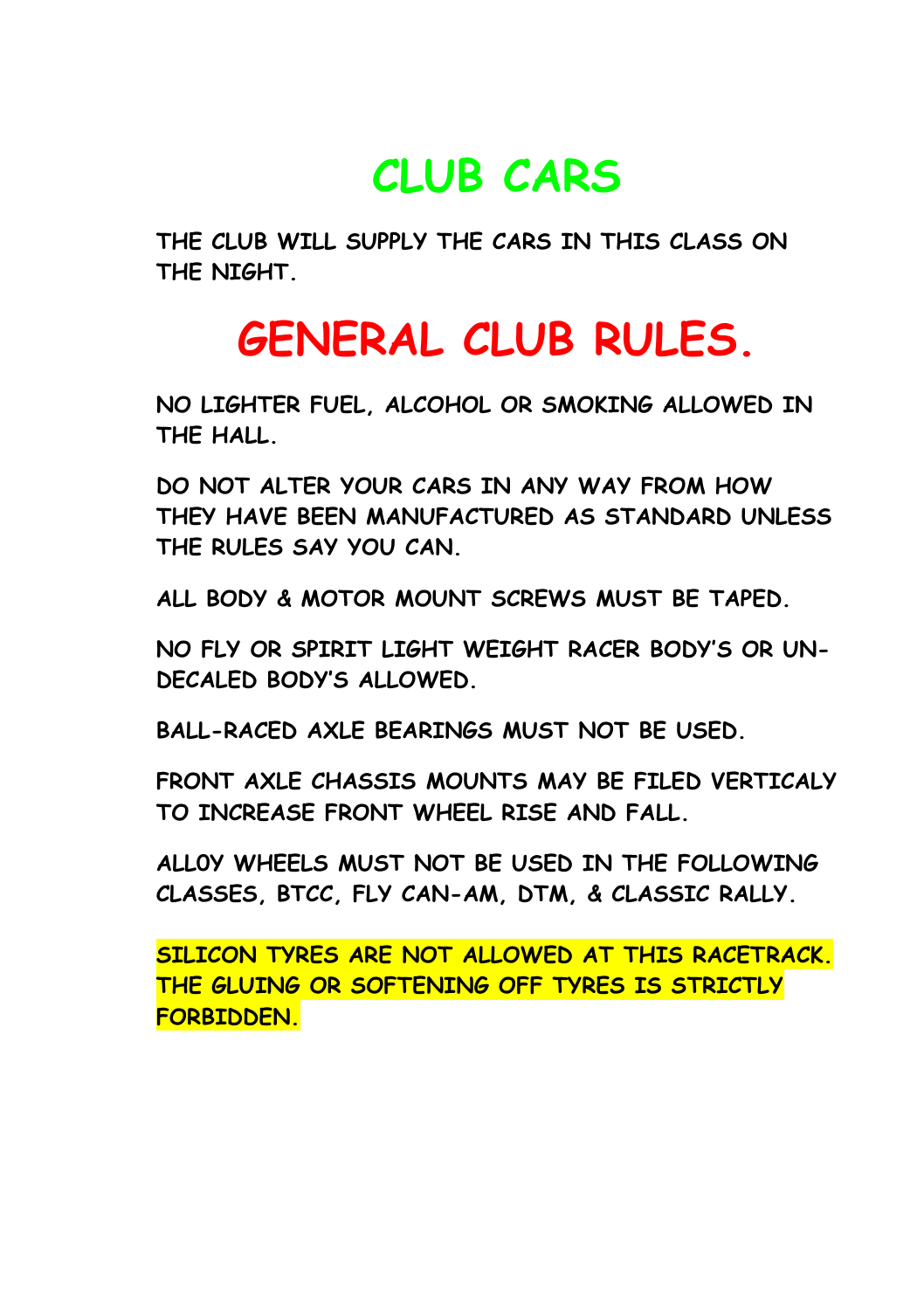### **CLASSIC RALLY**

CARS ELIGIBLE

**FLY, NINCO, SCALEXTRIC, SCX, TEAM SLOT, TOP SLOT**

CARS MUST HAVE RALLY DECALS & USED FOR INTERNATIONAL RALLYING BETWEEN 1960 AND 1990

| ALFA ROMEO GTA           |
|--------------------------|
| ALFA ROMEO GTV           |
| AUDI QUATTRO             |
| FIAT 124 ABARTH          |
| FIAT 131 ABARTH          |
| FORD CORTINA MK1         |
| FORD ESCORT MK1 + MK2    |
| <b>FORD RS 200</b>       |
| FORD SIERRA RS COSWORTH  |
| LANCIA 037               |
| LANCIA DELTA             |
| LANCIA STRATOS           |
| <b>METRO 6R4</b>         |
| MINI MK1 + MK2           |
| OPEL MANTA 400           |
| PEUGEOT 205 T16          |
| PORSCHE 959              |
| RENAULT ALPINE A110      |
| RENAULT 5 TURBO          |
| TALBOT SUNBEAM LOTUS     |
| TOYOTA CELICA GT4        |
| <b>VAUXHALL CHEVETTE</b> |
| VOLKSWAGEN BEETLE MK1    |
|                          |

**ALL CARS MUST BE TWO WHEEL DRIVE ONLY AND HAVE A CO-DRIVER**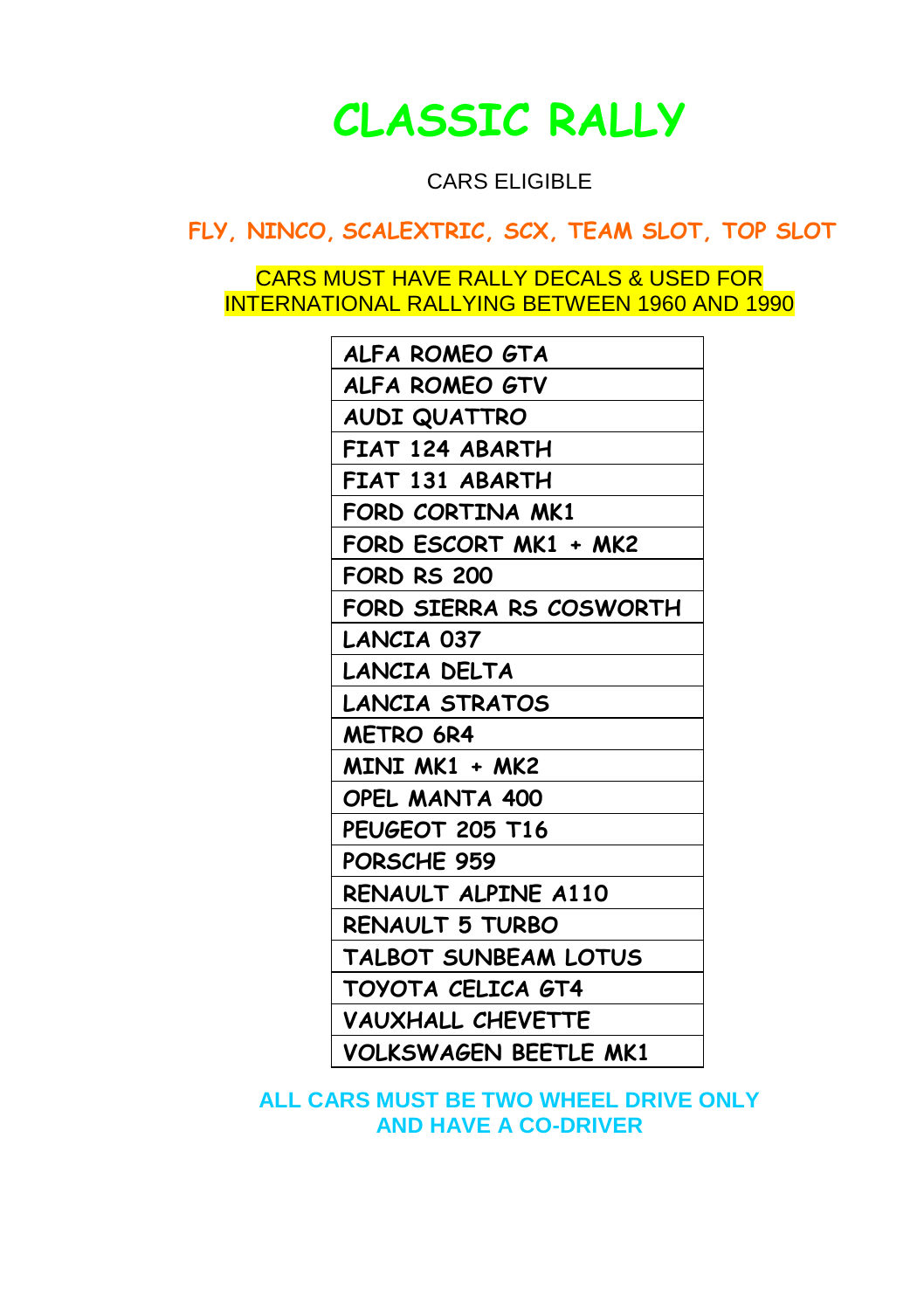**CLASSIC RALLY**

#### **ALL CARS TO REMAIN STANDARD EXCEPT FOR THE FOLLOWING MODIFICATIONS.**

#### **MOTORS**

ONLY FROM THE LISTED MANUFACTURERS MAY BE USED. PREFERABLY SMALL CAN MOTORS.

**MAGNETS**  MUST BE REMOVED.

**WEIGHT** MAY BE ADDED INSIDE THE CAR.

**RIDE HEIGHT** NOT TO BE ALTERED.

**GUIDES**  GUIDE MAY BE SHAVED, SPRUNG GUIDES MAY BE USED.

**BRAIDS**  MAY BE STEEL OR COPPER.

**AXLES**

ANY FROM THE LISTED MANUFACTURERS MAY BE USED.

#### **TYRES**

TREADED OR SLICK TYRES OF THE LISTED MANUFACTURERS MAY BE USED.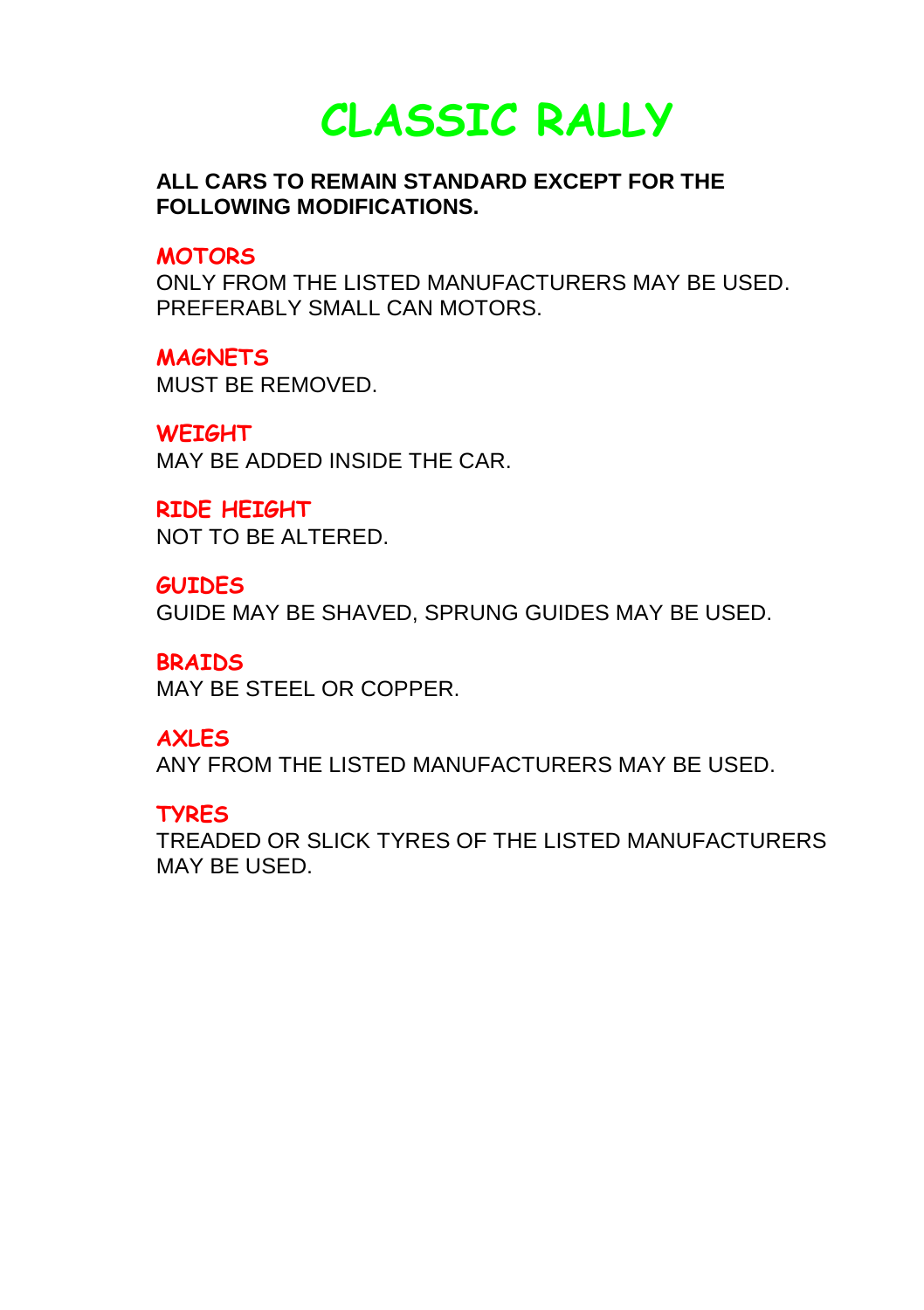## **RALLYCROSS**

#### **ANY FOUR SEATER BODY. NO BLOBS OR SPORTS GTS.**

#### **BODYSHEELS**

MUST NOT BE CUT OR ALTERED. NO LIGHTWEIGHT OR UNSPONSERD BODY'S MUST BE FITTED WITH ORIGINAL GLASS & INTERIORS. BODY'S MAY BE RUN LOOSE, SCREWS MUST BE TAPED.

#### **CHASSIS**

THE ORIGINAL OR A 3D PRINTED CHASSIS MAY BE USED.

**DRIVETRAIN** ANGLE / FRONT / INLINE OR SIDE MOUNTED ALLOWED.

#### **GEARING**

NO RESTRICTIONS ON TYPE OR RATIO.

**MOTORS** 

ANY UNMODIFIED MOTOR WITH ORIGINAL WRAPPER.

**MAGNETS RIDE HEIGHT** MUST BE REMOVED. NOT RESTRICTED.

#### **WEIGHT**

MAY BE ADDED INSIDE THE CAR.

#### **GUIDES**

MAY BE SHAVED, SPRUNG GUIDES MAY BE FITTED.

**AXLES BRAIDS** MAX 60mm FRONT & REAR. MAY BE STEEL OR COPPER.

**WHEELS**

PLASTIC OR ALLOY, MUST RUN INSERTS.

#### **TYRES**

MUST BE RUBBER NO SILICON TYRES ALOWED TYRES MUST NOT BE GLUED OR SOFTENED.